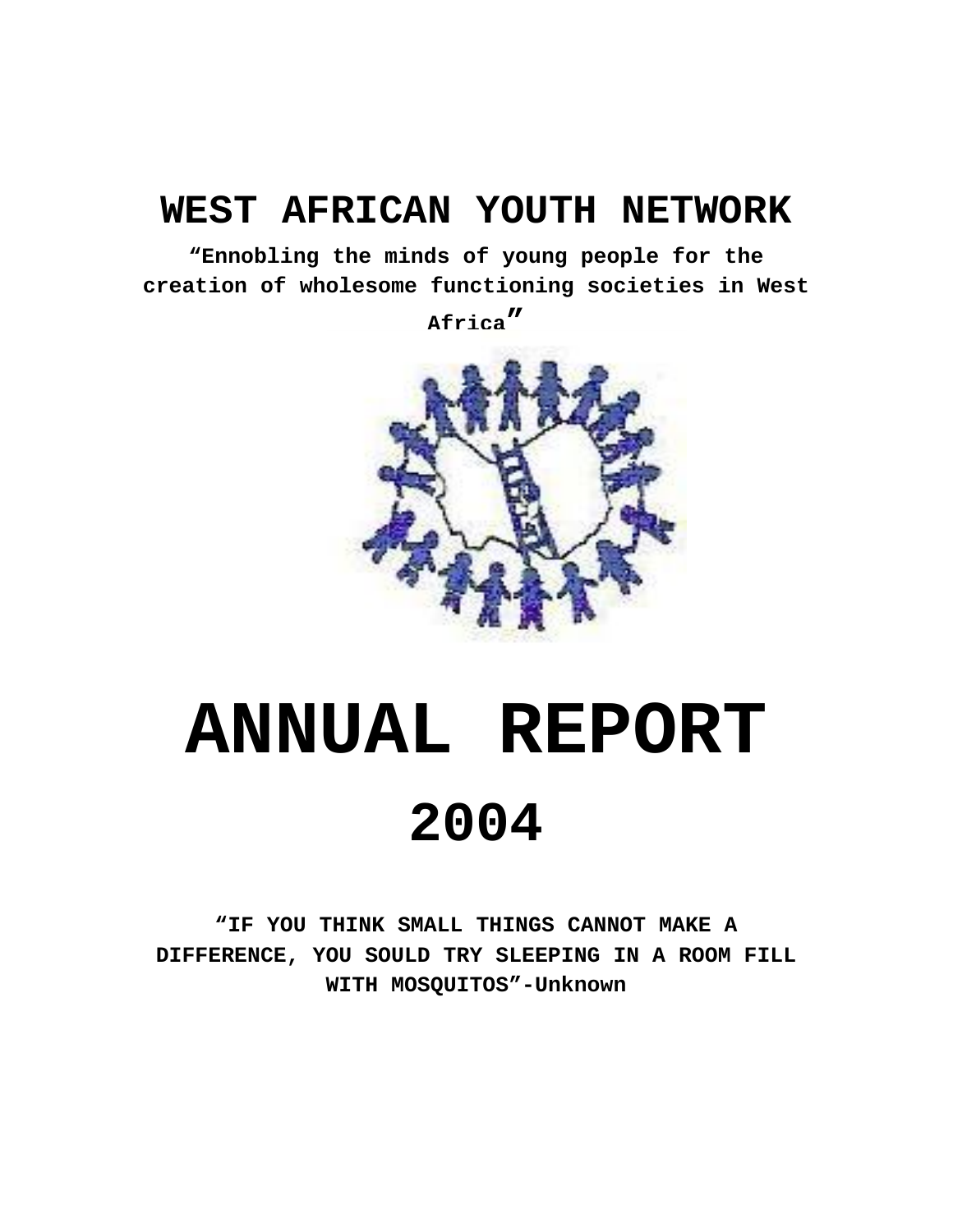#### **INTRODUCTION**

The **West African Youth Network (WAYN**) wishes to extend felicitations to all its members, associates, staff, youth groups, stakeholders and donors.

The year 2004 was a busy and important one for WAYN, as we were able to implement a number of projects and programs aimed at breaking down traditional paradigms that tends to affect the involvement of youth in regional issues. In 2004, WAYN extended its donor base, an action that proved to be very effective for the organization's institutional building capacity and work plan.

It is acknowledged that 2004 was not a bad year for West Africa. The elections in Ghana brought a new hope for democracy in the region. The manner in which the elections were held and the results accepted can best be described as a beacon of hope for West Africa. Elsewhere the level of violence that crept up in Nigeria and the continuous civil conflict in Ivory Coast shattered the hope of peace loving people in the region.

 However, the disarmament process in Liberia and the last minute attempt to broker peace in the long standing casamance crisis in Senegal demonstrated to us the need for continuous dialogue as a means of reshaping the destiny of our region. The role of the **Economic Community of West African States**  (ECOWAS) in helping to resolve conflicts in the region also proved crucial to conflict transformation in West Africa.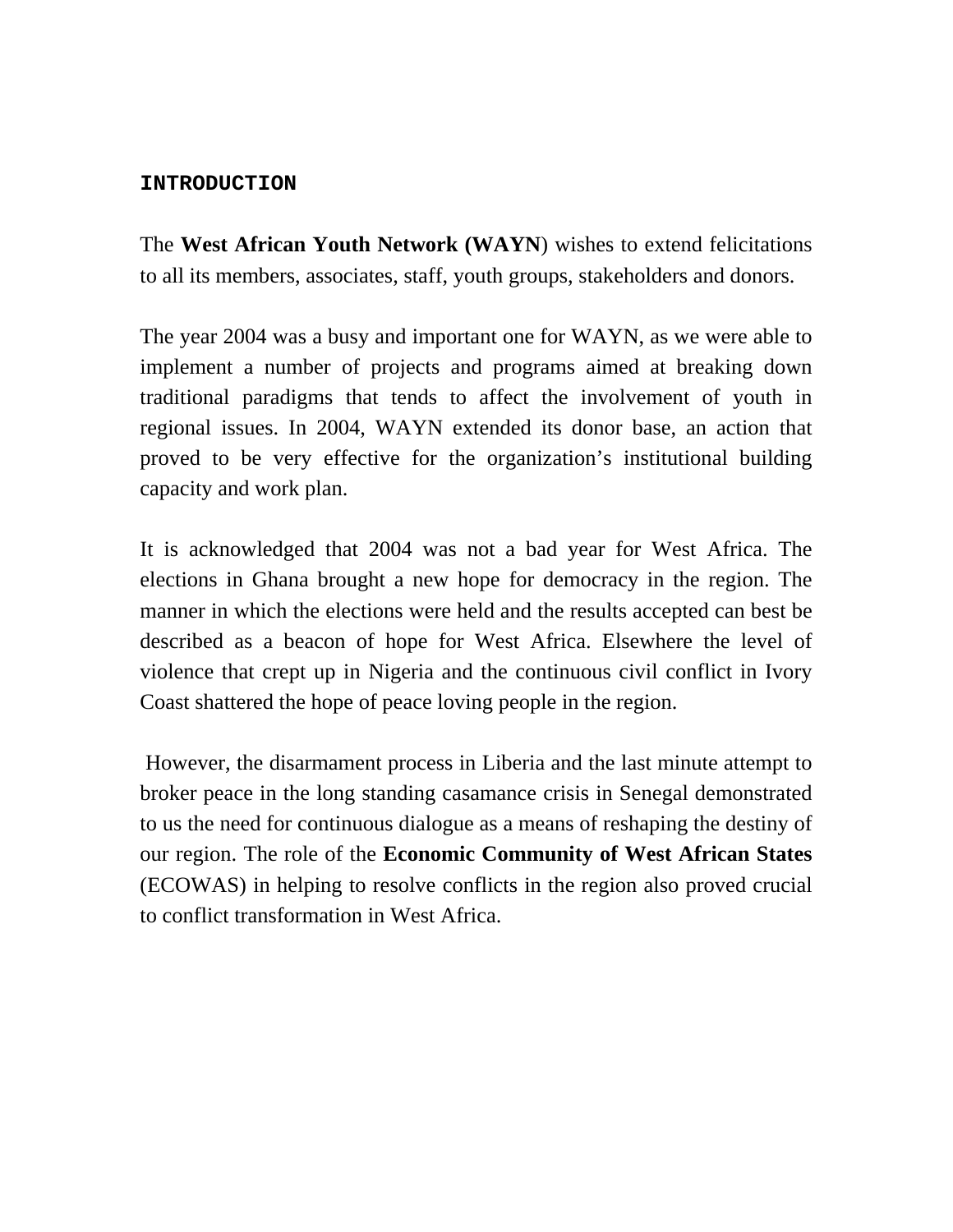In the coming year, we will continue to lobby for greater transparency and accountability in local and regional decision-making processes, and ensure that young people are raised with a mindset towards regional peace, justice and equity. The issue of youth in decision-making and peace building processes is now central to the Programme Agenda of WAYN.

WAYN believes that it is only tough direct participation that the voices of young people can be heard. We believe that young people need to be actively involved in all aspects of their societies, so that they can actively contribute toward development processes. It is time that youth are acknowledged as pivotal and integral components in all dimensions of governance. It is time that young people serve as Pressure Mechanisms for Transparency, Good Governance and Accountability in West Africa. WAYN is committed to achieving these noble objectives.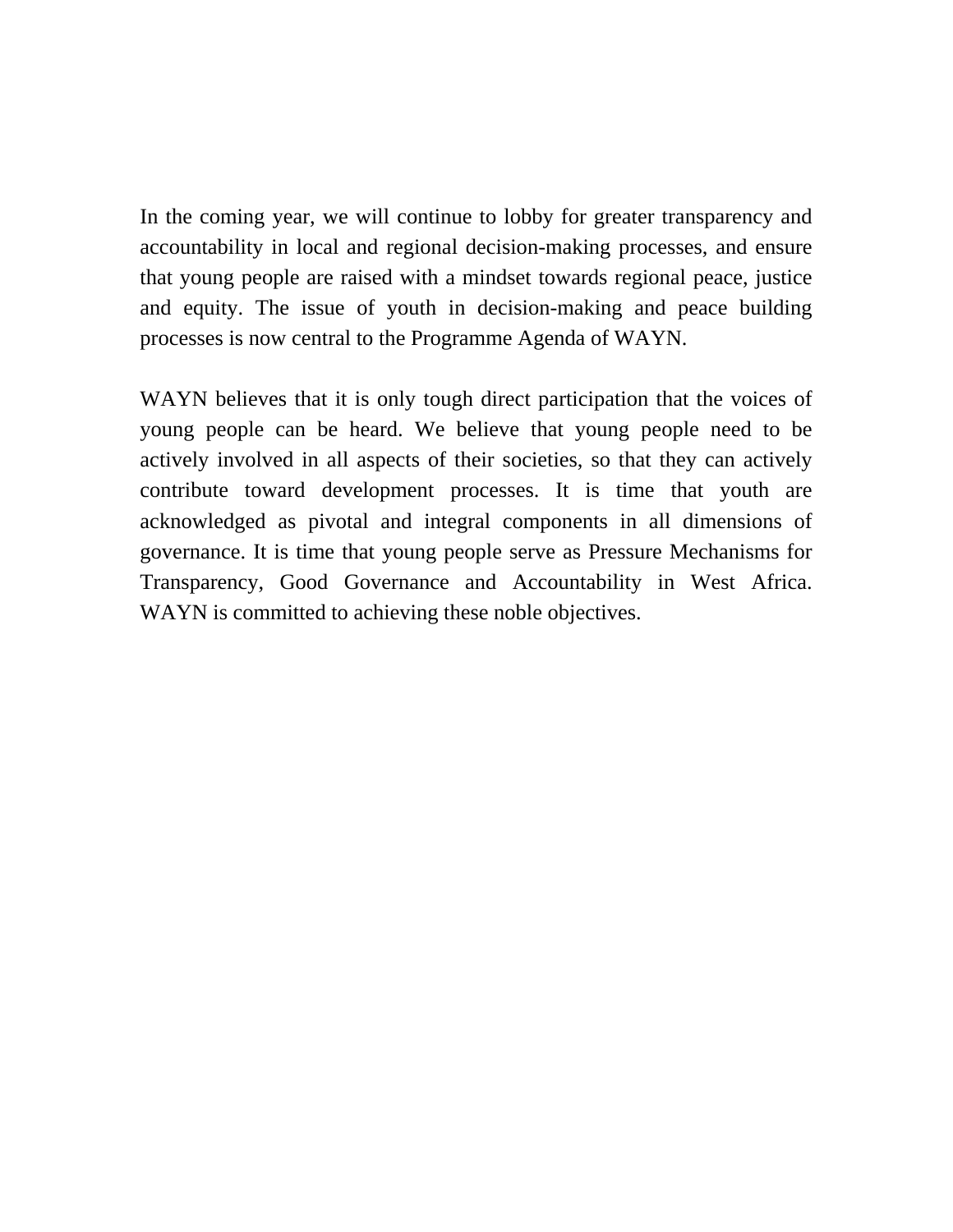# **Organizational Background**:

The **West African Youth Network** was established in March 2001 by four young people from West Africa who felt the urgent need to mobilize young people to get off the fence and participate in practical activities affecting their future. The creation of the organization was in direct response to the increase in the level of conflicts around the region, coupled with the alarming increased in the number of human rights abuses and violations.

# **IT'S PROGRAMMES:**

# **WAYN's five main areas of work are:**

1. Empowering young people to serve as agents for social transformation and democratic empowerment.

2. Providing an umbrella structure to facilitate coordination amongst youth organizations in West Africa.

3. Advocating and Protecting Human Rights, with particular focus on the rights of women and youth.

4. Promoting Peace-building and Conflict Resolution in the region.

5. Fighting the spread of HIV/AIDS.

# **STRATEGY**:

WAYN's programme strategy, designed and guided by an empowerment framework, is based on promoting peace, democracy, and human rights with focus on youth's rights, opportunities and capacities. WAYN implements its empowerment agenda through seven core strategies that build on the network's comparative advantages: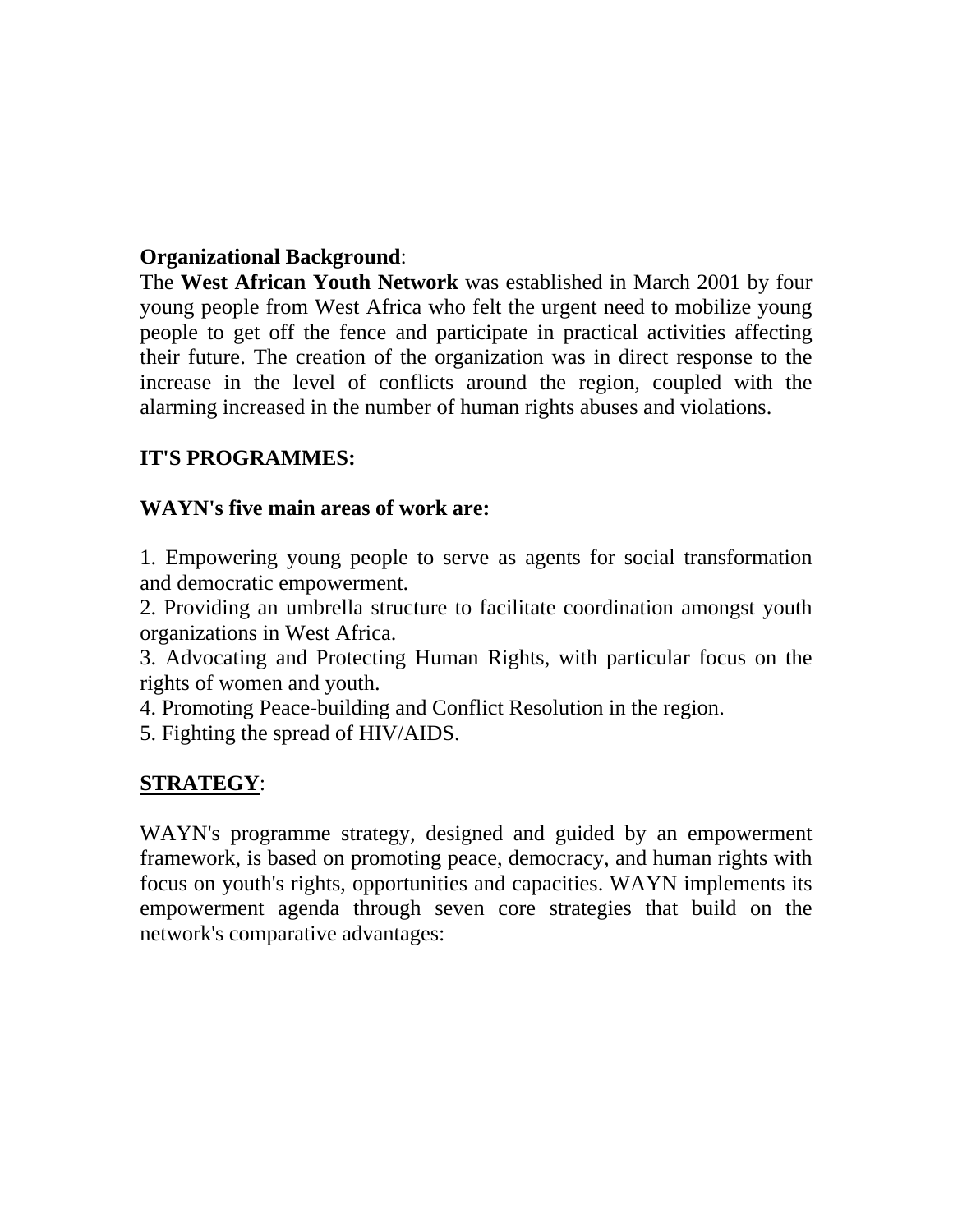-Strengthen the capacities and leadership of young people and youth's organizations for conflict resolution, peace and social transformation;

-Create a regional pool of young democrats, human rights defenders and peace builders;

-forge new synergies and partnership amongst youth organizations, governments, the media, Civil Society

-Build an operational knowledge base to influence youth empowerment

-Undertake pilot and demonstrative projects to harness the energies of young people to fight HIV/AIDS.

-Engender governance, democracy and human rights.

-General Advocacy and campaigning

As a vehicle for informed and effective advocacy, **WAYN** works to raise the priorities of young people in the perceptions of decision makers and opinion leaders around the region. By building alliances, the network work to expand the effectiveness and reach of individuals and groups dedicated to peacebuilding, human rights, good governance, democracy and youth empowerment.

The network shares experiences and best practices through its training programs, forums, and advocacy and outreach programs. WAYN is promoting an integral program of action in the following areas:

-**Research and Monitoring**: The Network is building a regional monitoring and dissemination system to and to keep track of particular themes;

-**Networking and Capacity Building**: The Network promotes and coordinates training and capacity building for youth organization, as part of efforts to empower young people;

-**Campaigning and Advocacy**: The Network promotes and coordinates campaigning for the empowerment of young people and undertakes advocacy on its thematic issues;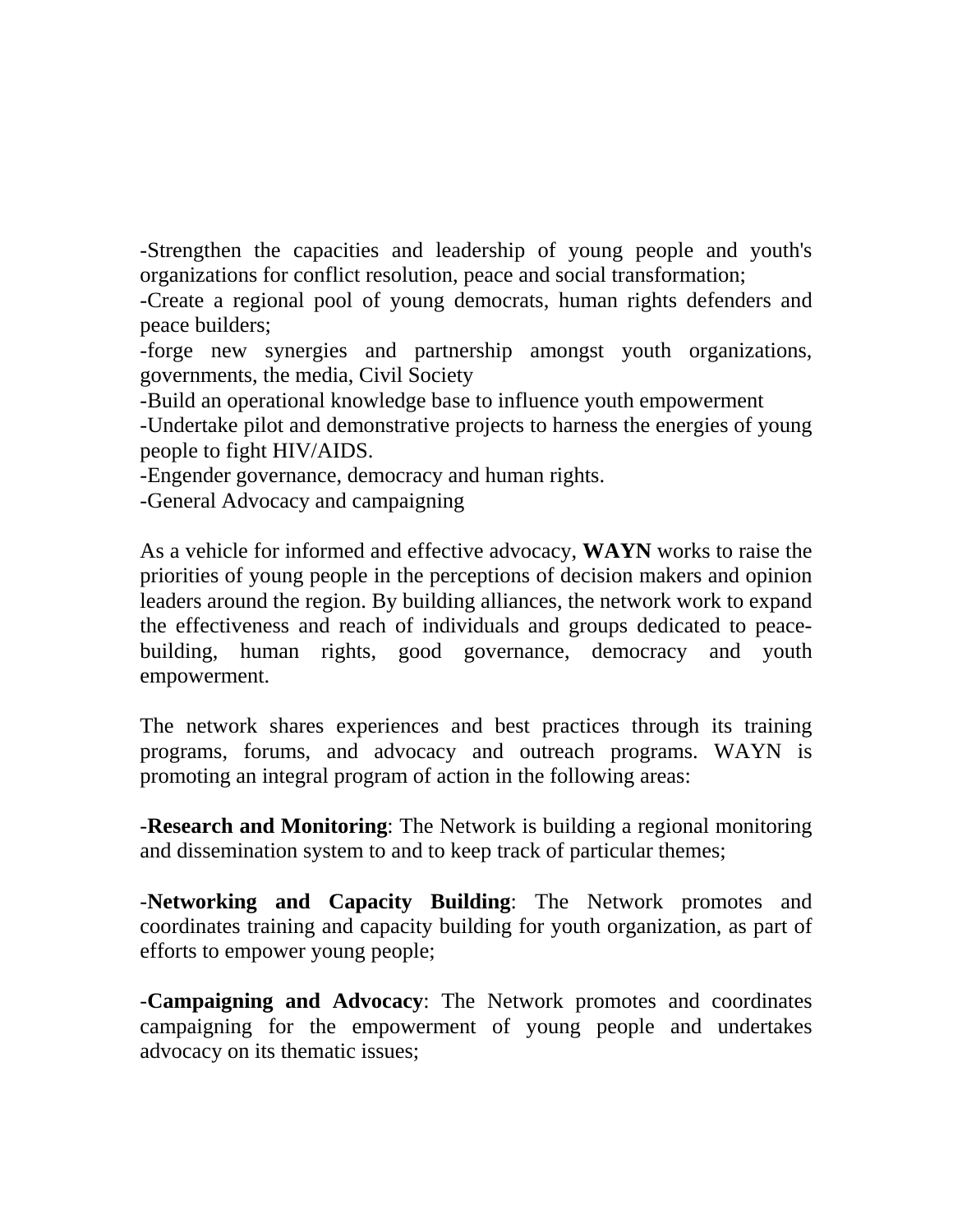# **ROGRAMME ACTIVITIES 2004**

In consonance with its Mission Statement, the following programmes were undertaken during the year:

# **Youth Transforming Conflict Seminar**

 In April 2004, **WAYN** collaborated with the United Network of Young Peace builders (The Netherlands), United Network of Young Peace builders of Sierra Leone and the Network University of The Netherlands to organize and host a Youth Transforming Conflict young people from around Africa. The event which was held in Freetown, Sierra Leone from 18-29 April brought together more than forty youth leaders from West, Central, East Africa and the Great Lakes region. It was preceded by a two week on line training programme. The Project directly targets young people actively involved in peace building activities in West Africa and youth from other conflict torn regions.

# **The Objectives of the seminar:**

- 1. To create a **complementary regional face-to-face and online learning environment on conflict transformation and peace building** for improving the knowledge, skills and capacities of local youth leaders.
- 2. To facilitate an **exchange of experience and practice among youth leaders working in conflict-affected regions,** and strengthen their capacity to network and develop joint projects at local, national and regional levels (self-help networks).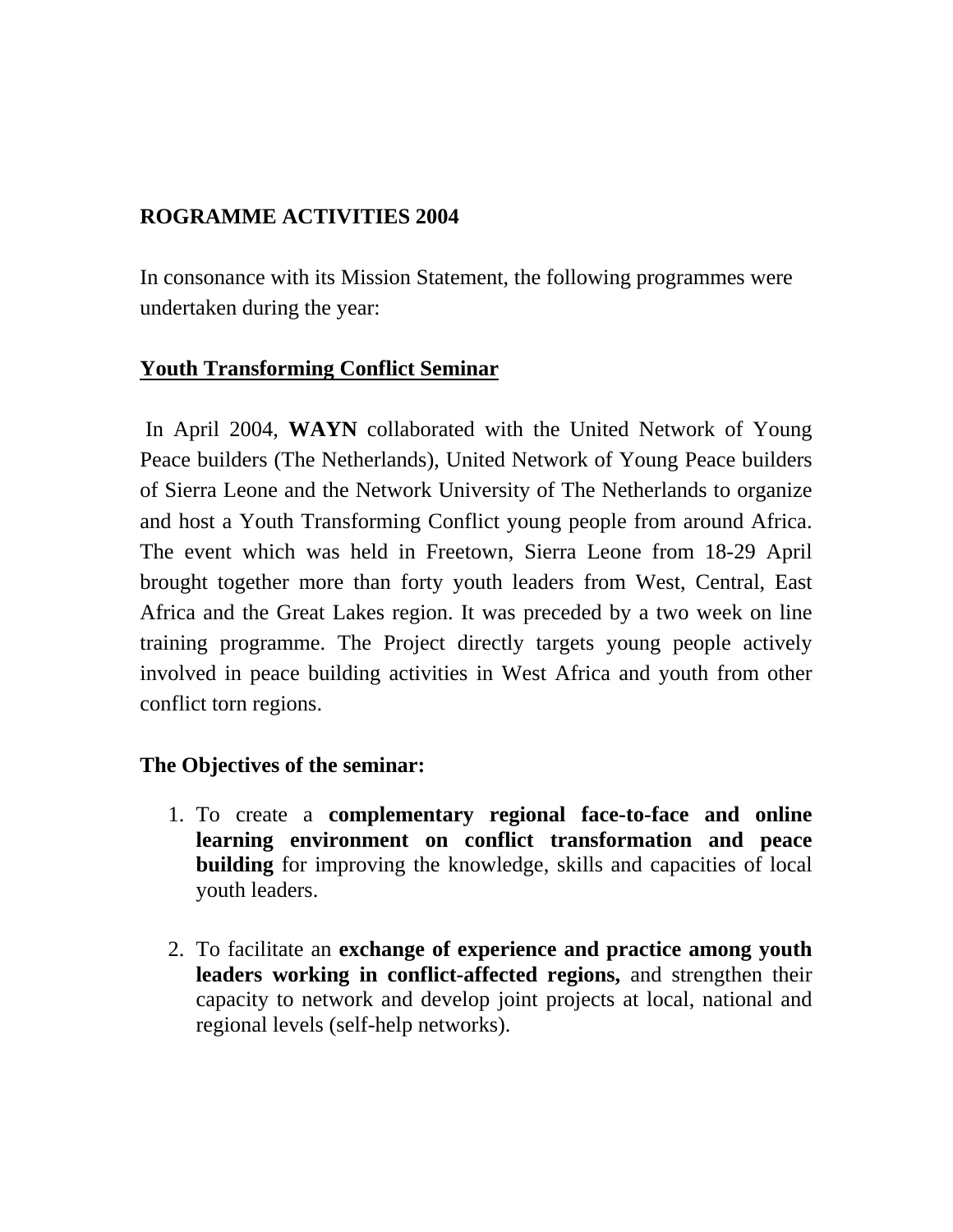- 3. To **empower young people** by increasing their knowledge and understanding of conflict dynamics and its root causes, conflict transformation as a tool for intervention, and by exploring the role young people can play in conflict situations and post-conflict development.
- 4. To **develop young leaders' competence** to use, adapt and develop skills, methods and tools in conflict transformation relevant to the needs of their local contexts and multiplying them.
- 5. To **increase young peoples' capacity** to deal with the inter- and intrapersonal, community and organizational, cultural, social and political dimensions of conflict (including reconciliation and healing).
- 6. To **involve young peace builders in designing, planning and implementing strategies for peace** in the context of the Global Campaign "Peace It Together" for a Culture of Peace and Non-Violence.
- 7. To **increase youth participation and access to learning**, by benefiting from on-line tools as an effective instrument for social transformation.

# **Mano River Union Peace Caravan**

The involvement of young people in peace building activities remains a vital component of the agenda of WAYN. Being cognizant of this, an unprecedented and rewarding Peace Caravan was organized by WAYN in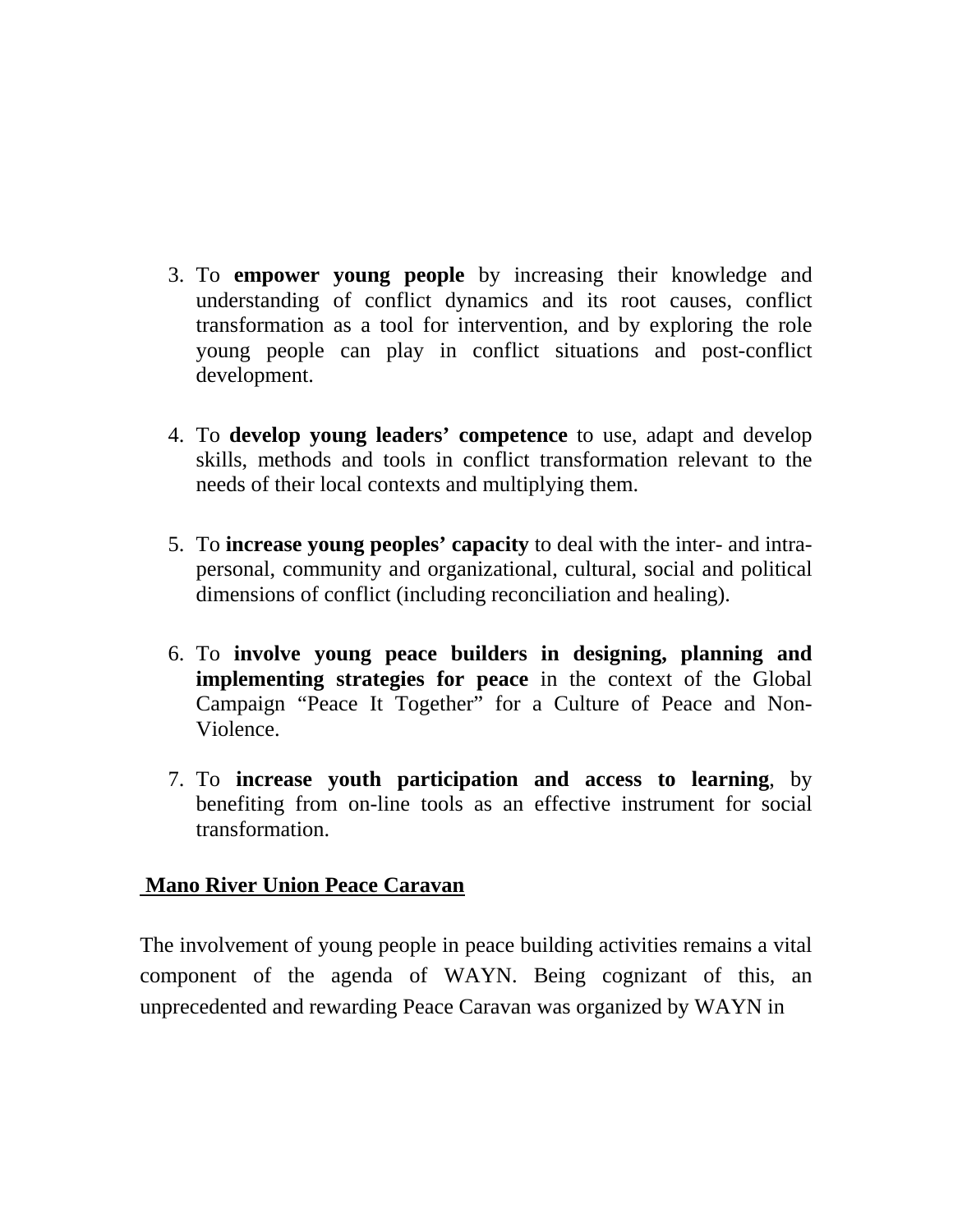November. The Caravan brought together young people from Liberia, Guinea and Sierra Leone and was sponsored by Plan Netherlands, Alert (The Netherlands), Xminy Solidarity Funds (The Netherlands) and Afroneth (The Netherlands). The below Media Release summed up the activities and spirit of the Caravan:

*From 10th-17th November 2004 a yellow bus carried 40 young people from Sierra Leone, Guinea and Liberia through the Mano River Union to spread the message of peace to especially the young people in the sub region. This peace caravan was an initiative of the Mano River Union Youth Parliament, supported by the West African Youth Network (WAYN). It preceded the first session of the MRU youth parliament that took place in Conakry, 21-25th November 2004.* 

*The caravan started in Conakry and then found its way through border village Pamlap to Sierra Leone, via Freetown up to Bo-Waterside at the Sierra Leonean/Liberian border. From there they returned to Guinea to visit Coyah, Kindia and Madina-Oula. On the way the young participants, all member of the youth parliament, spread flyers with peace messages and information about the youth parliament and talked to curious people gathering around the bus. In the border villages they took more time to gather the youth with the help of three artists who attracted the people with their drums. The young deputies went into dialogue with their local peers about the importance of the contribution of young people to peace, the causes of conflict, the daily problems confronting them and what they, the youth, can do to solidify the peace in their countries. The workshops were closed with singing peace songs and dancing on the rhythm of the drums.*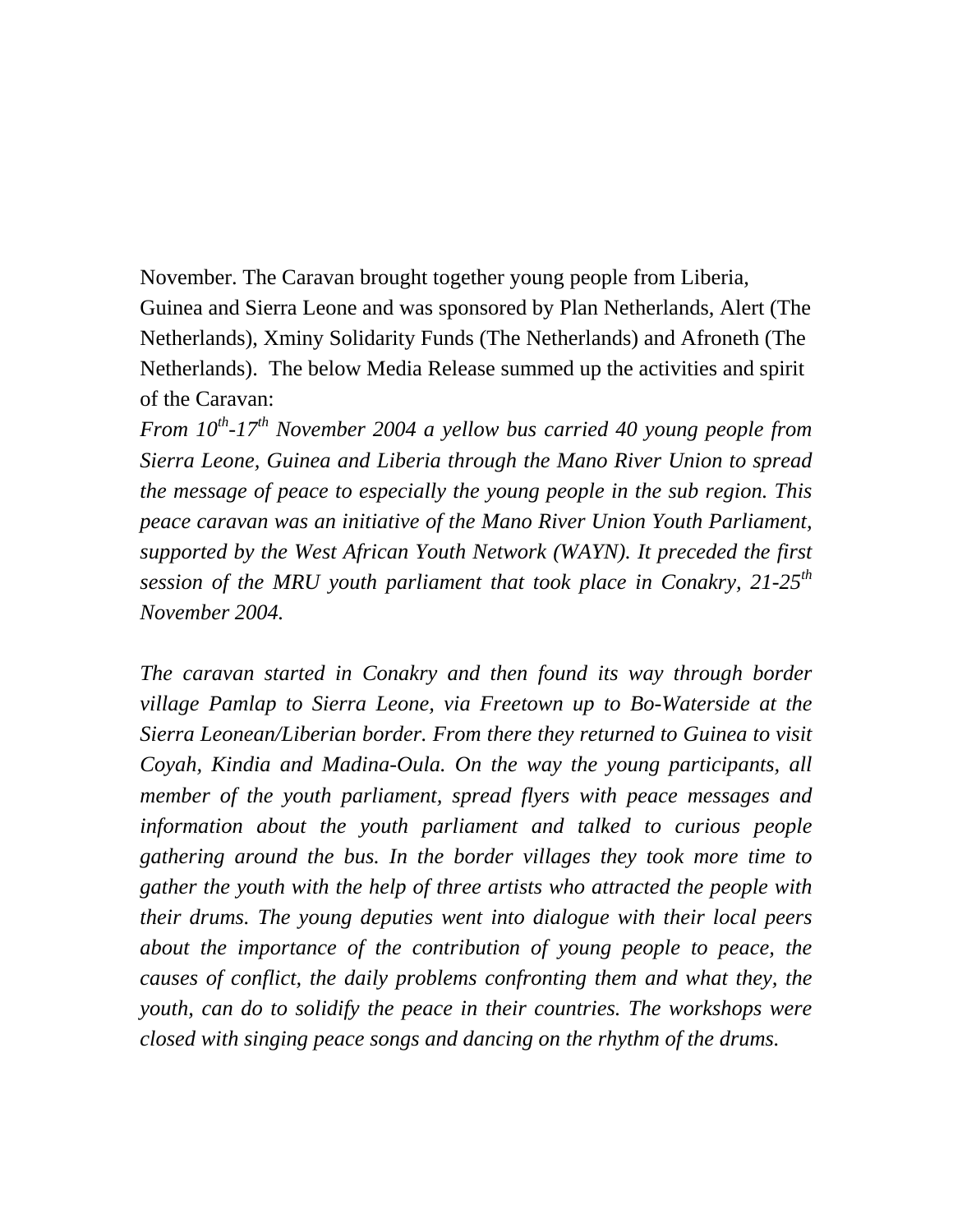*During the peace caravan the participants also met with the Guinean minister of youth and sports who later provided accommodation and food during the parliamentary session, and visited the Mano River Union secretariat in Freetown and the MRU peace forum. Due to security problems in Monrovia they unfortunately had to cancel the Liberian part of the caravan; but they did cross the Mano River separating Liberia and Sierra Leone while singing their three national anthems.* 

*The 7 days of the caravan were an intensive experience for the participants. Due to the challenges of very bad roads, fragile security and poor communication means they had to change the original route and improvise to deal with the unexpected changes. They had to adjust to a real nomad life: sleeping in the open air; eating what was to be found on the way, washing in rivers and dealing with the challenges of three different cultures packed together in one bus…But through intensive discussions about the meaning of peace and the importance of dialogue; through informal language courses, networking and a lot of singing the group became united. And at the end of the caravan the young deputies were ready to take up the activities and challenges for the coming year, stated in the action plan of the youth parliament which has been drawn up during the parliamentary session.*

#### **FIRST SESSION, MANO RIVER UNION YOUTH PARLIAMENT**

The First Session of the MRU Youth Parliament was organized in Conakry, Guinea FROM 21-25 November. The Session, which was a follow up to the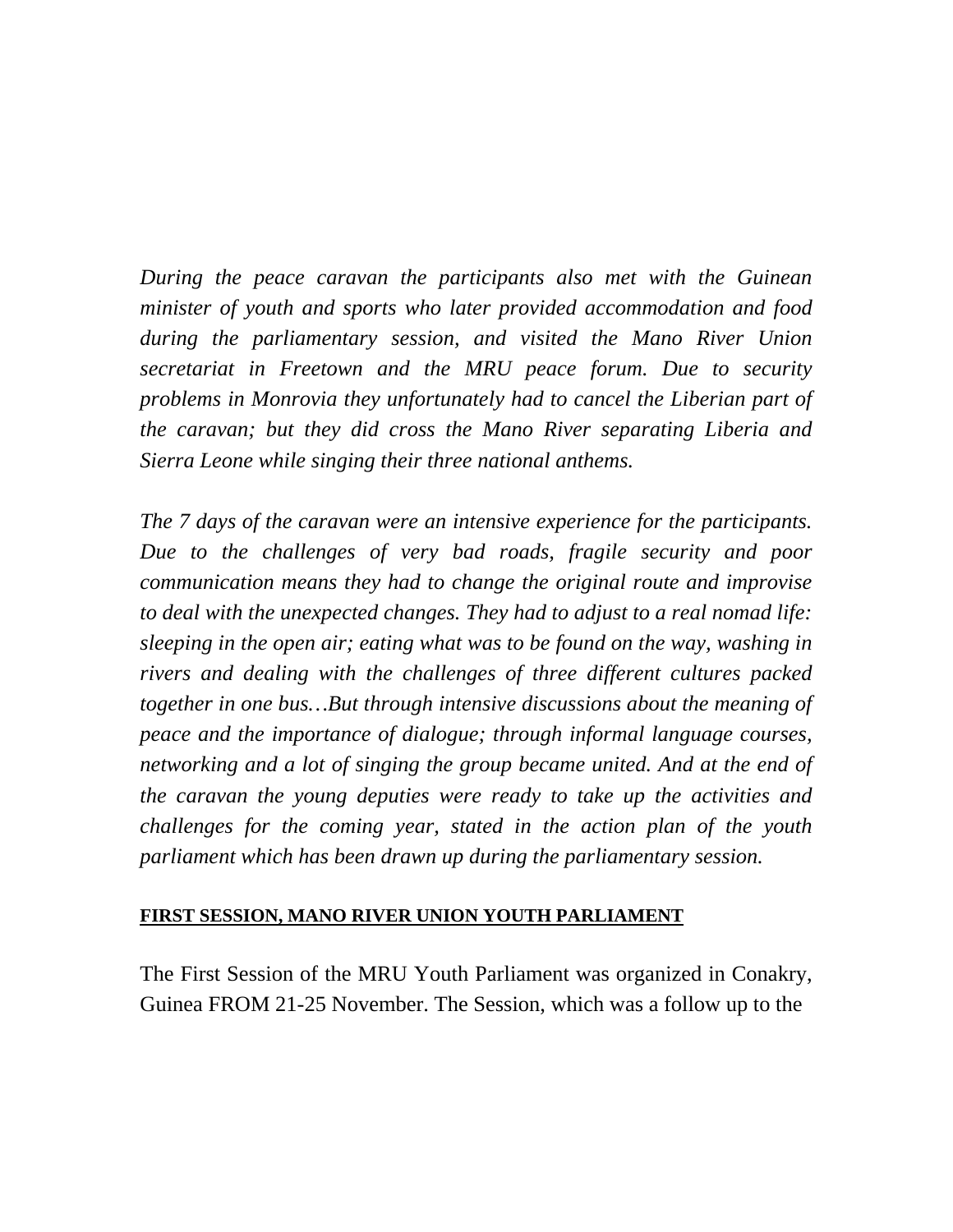MRU Youth Training Workshop on Peace building held in Freetown in 2003, was sponsored by the **Open Society Initiative of West Africa (OSIWA).** It brought together forty youth leaders from Liberia, Guinea, and Sierra Leone. The Opening and Closing Session of the Parliament was held in the National Parliamentary Building in Guinea.

The first session provided the forum for the Parliament to deliberate on key issues affected young people in the region. At the end of the Parliament, the participants adopted a New Statues and a Collective Plan of Action. It must be noted that the Government of Guinea, through the Ministry of Youth, Sports and Culture assisted greatly with the implementation of the Parliament's activities. *This represents a genuine example of effective collaboration between government and civil society* 

# **4. MANO RIVER UNION DIALOGUE DAY**

The MRU Dialogue Day was held on 23 November and form part of the activities of the MRU Youth Parliament. It was designed to bring together policy makers and young people to discuss the future of the MRU. The Programme was addressed by the Acting Secretary general of the Mano River Union. MR. H. M. B. Tejan, Mohammed Toure, Speaker of the Parliament, Mr. Anthony Koroma, Director of Youth, Ministry of Youth and Sports of the Republic of Sierra Leone, Dr. Oumar Ndongo, Director, MRU Peace and the Secretary General of the Ministry of Youth and Sports of Guinea.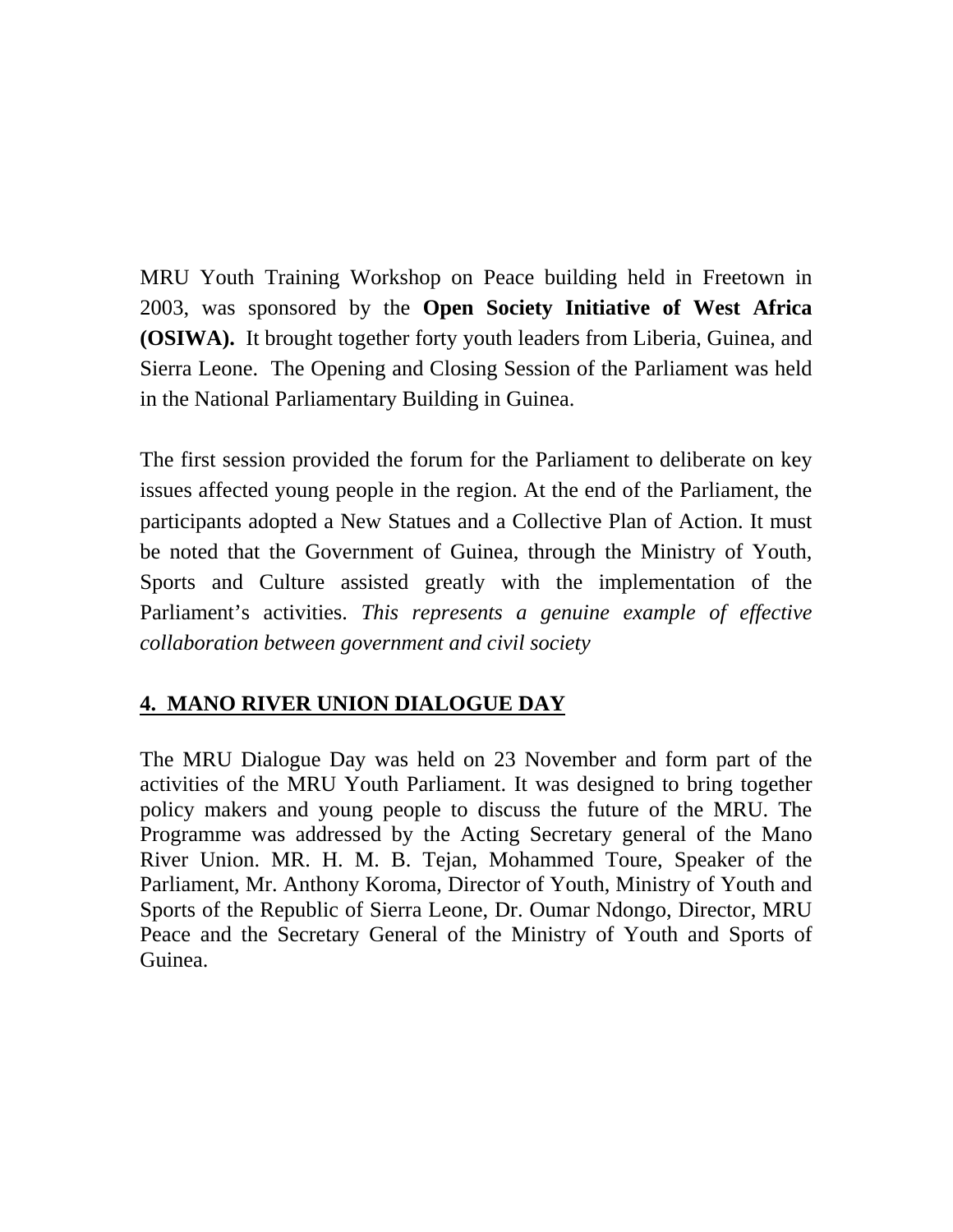Some of the key issues arising from the discussion include the Free Movement of People, the protocols of the MRU and Youth Participation; and HIV/AIDS. A Mechanism to ensure an effective follow up of the Recommendations arising from the Dialogue Day has been put into place.

# **International Peace and Justice Garden**

On April 23, a request was made by **WAYN** to the Special Prosecutor of the Special Court of Sierra Leone, Dr. David Crane for the establishment of a Peace and Justice Garden at the Special Court. This request was made on behalf of the participants at the Youth Transforming Conflict Seminar held in Freetown, Sierra Leone from 18-28 April 2004.

The request was duly approved and a Project Proposal was submitted to the Court by WAYN and the **United Network of Young Peace builders-Sierra Leone**. As a result, a special garden was constructed before the entrance of the imposing court complex in Freetown. The garden is presently awaiting dedication.

# **Campaigning and Advocacy-YENGA**

In line with its Advocacy Strategy, WAYN launched a campaign aimed at highlighting awareness on the issues of Yenga, a border town between Guinea and Sierra Leone. During the year, the issue of occupation became a major issue and a fact finding mission from WAYN visited the town to gather first hand information in August. A sustained Media Campaign was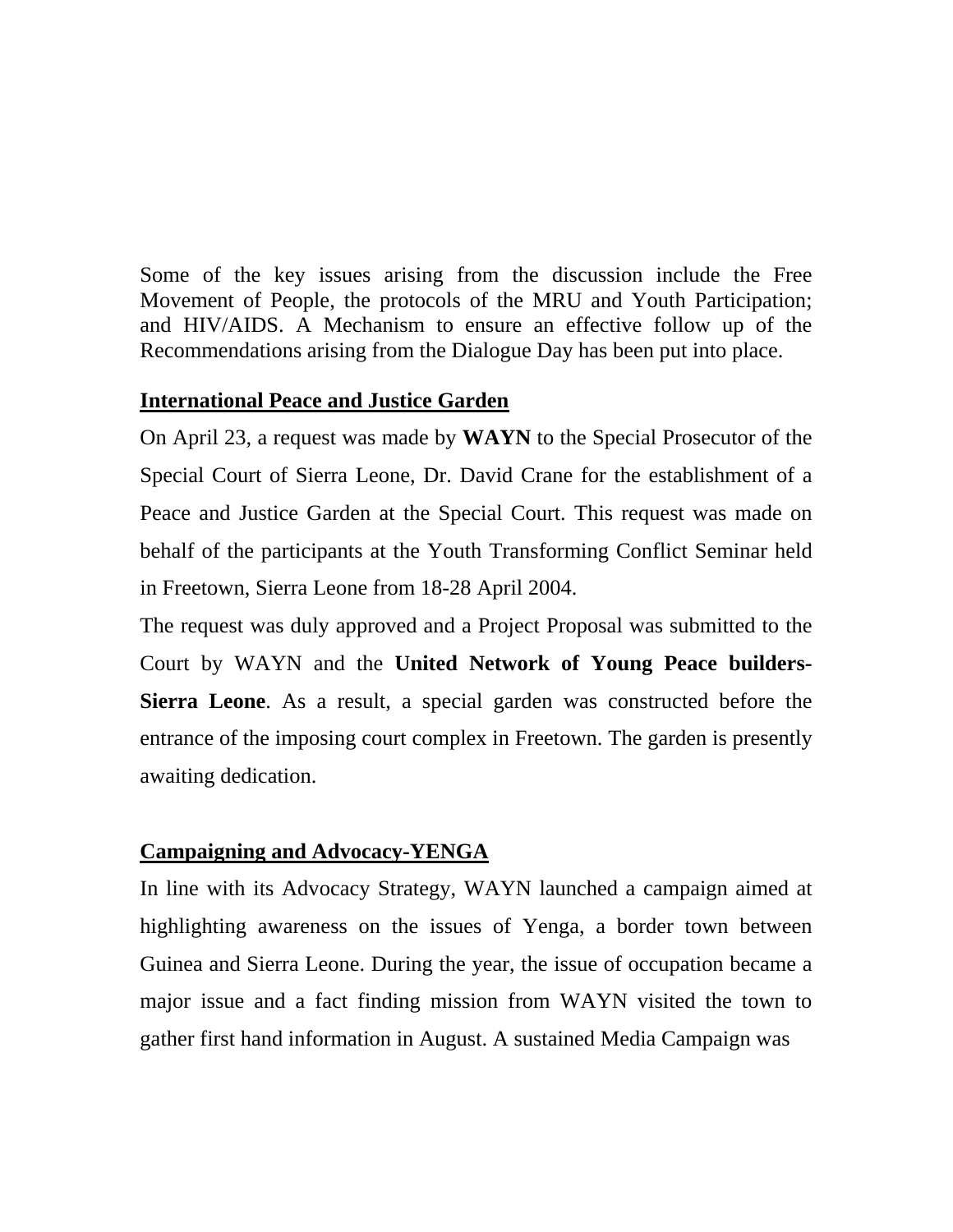conducted to highlight the fragile issue. Fortunately, the Governments of Guinean and Sierra Leone issued a Communiqué allaying the fears of all.

# **PARTNERSHIP**

During the year, WAYN continue to foster ties with relevant stakeholders, partners, donor, youth groups and Governments in order to ensure the achievement of its inherent objectives. Towards this end, a number of contacts were made and maintained. Notably amongst these include:

# **a. Center for Peace and Conflict Studies, University of Sierra Leone**

The Center is an integral part of the University of Sierra Leone. It is located at Fourah Bay College, Freetown and serves as a think tank and learning center for Peace Building and Conflict Resolution. The Center remains a vital partner in the area of Leadership training and Peace education. In early August, a Memorandum of Understanding was signed with the Center for the establishment of an annual West African Youth Leadership Training Programme at the University of Sierra Leone.

 The leadership Programme seeks to prepare West African youth leaders for future challenges. A Comprehensive Project Document has been completed and funding is presently being sought for this important initiative. As part of the Programme, the Center has already developed a Training Module.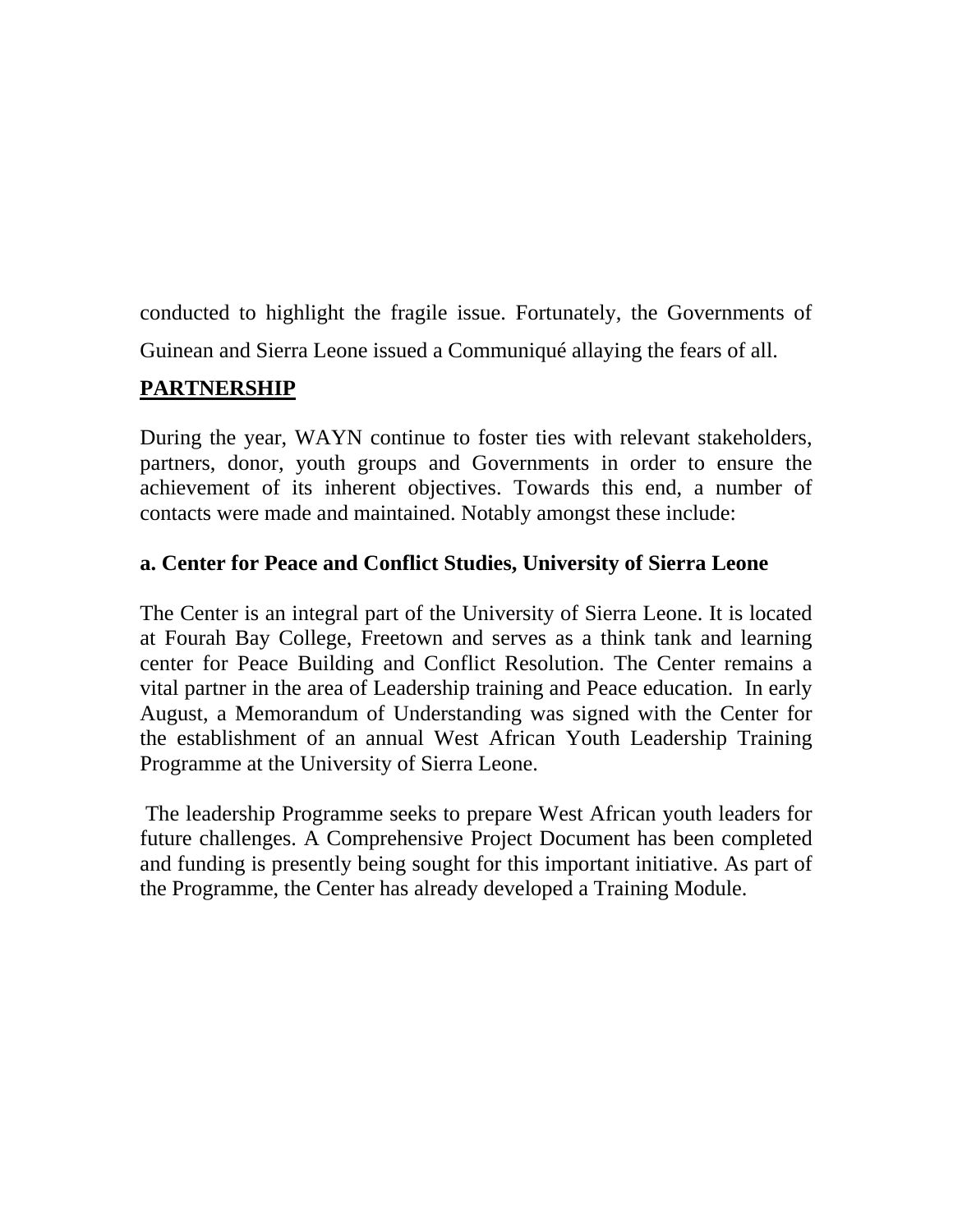#### **TRAINING MODULES WEST AFRICAN FUTURE LEADERSHIP TRAINING PROGRAMME DEVELOPED BY THE CENTER FOR PEACE AND CONFLICT STUDIES**

| <b>ECOWAS: History, Challenges and Development</b>               |
|------------------------------------------------------------------|
| A History of African Leadership: The genesis of crisis           |
| <b>Leadership: Types and Techniques</b>                          |
| <b>Governance and Citizenship Education</b>                      |
| <b>Conflict Resolution: Concepts, Skills and Techniques</b>      |
| <b>Election Observation and Monitoring</b>                       |
| <b>Introduction to Human Rights and HR Monitoring</b>            |
| <b>Mediation: Skills, Techniques and qualities of a Mediator</b> |
| <b>Introduction of Peace Education</b>                           |
| <b>Democracy and Good Governance; Concept</b>                    |
| <b>Project Management and HIV/AIDS</b>                           |
|                                                                  |

# b. **Afroneth**

Afroneth believes the development of Africa depends to a large extent on Africans themselves and on a new partnership between African living in Africa and abroad. It vision is to bring together Africans in the International Diaspora and Africans on the continent and to inspire a new synergy between them for the benefit of Africa.

In November 2004, a Memorandum of Understanding was signed between WAYN and Afroneth, a Dutch based organization. Owing largely to the partnership between the two groups, WAYN was able to attract funding from about four Dutch organizations for the MRU Peace caravan in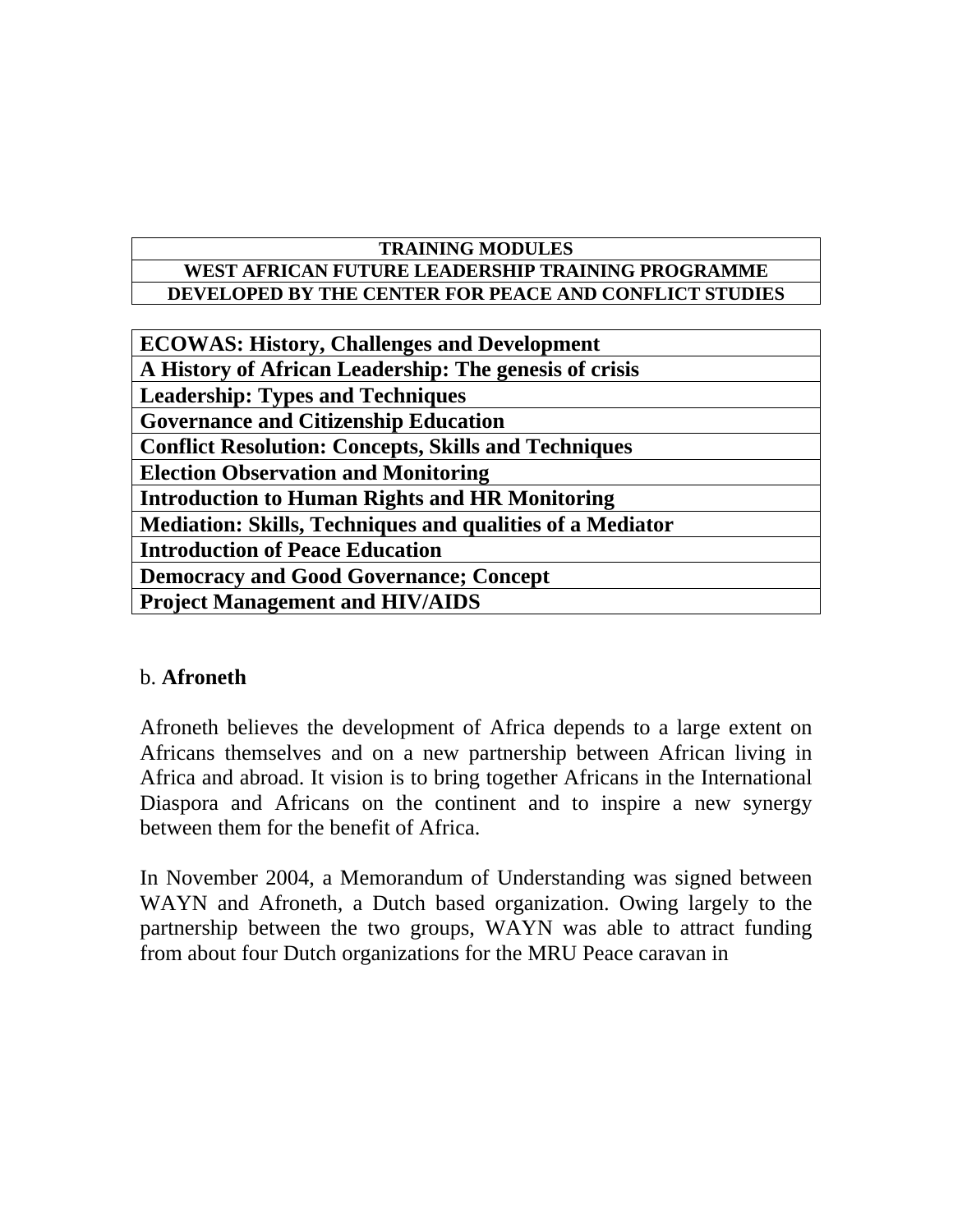November. WAYN further recognizes this partnership as been essential in linking up the activities of West African Youth with that of the compatriots in the Diaspora. A Delegation from Afroneth is expected to visit WAYN in the coming year to hold discussions aimed at exploring areas for future collaborations

# **c. MRU Peace Forum**

The MRU Peace Forum is based in Freetown, Sierra Leone and is a civil society based movement for the MRU. The Forum has provided tremendous technical support to the work of WAYN. IN November, this partnership paid off greatly when the Peace Forum provided support to the convening of the MRU Youth Parliament and Peace Caravan. The Forum participated in the MRU Dialogue Day. WAYN also participated in the MRU Forum Management Meeting on October 4 in Freetown, Sierra Leone

# **d. Youth for Peace in Africa Foundation**

The Youth for Peace in Africa is an independent organization created by African Young Peace builders to mobilize and facilitate the energy of African youth organizations into positive action. The overall objective of the YPA is to enable young Africans and their organizations to contribute to the emergence and sustenance of a culture of peace at all level of their engagement for a long lasting peace in Africa. WAYN is a founding member of the YPA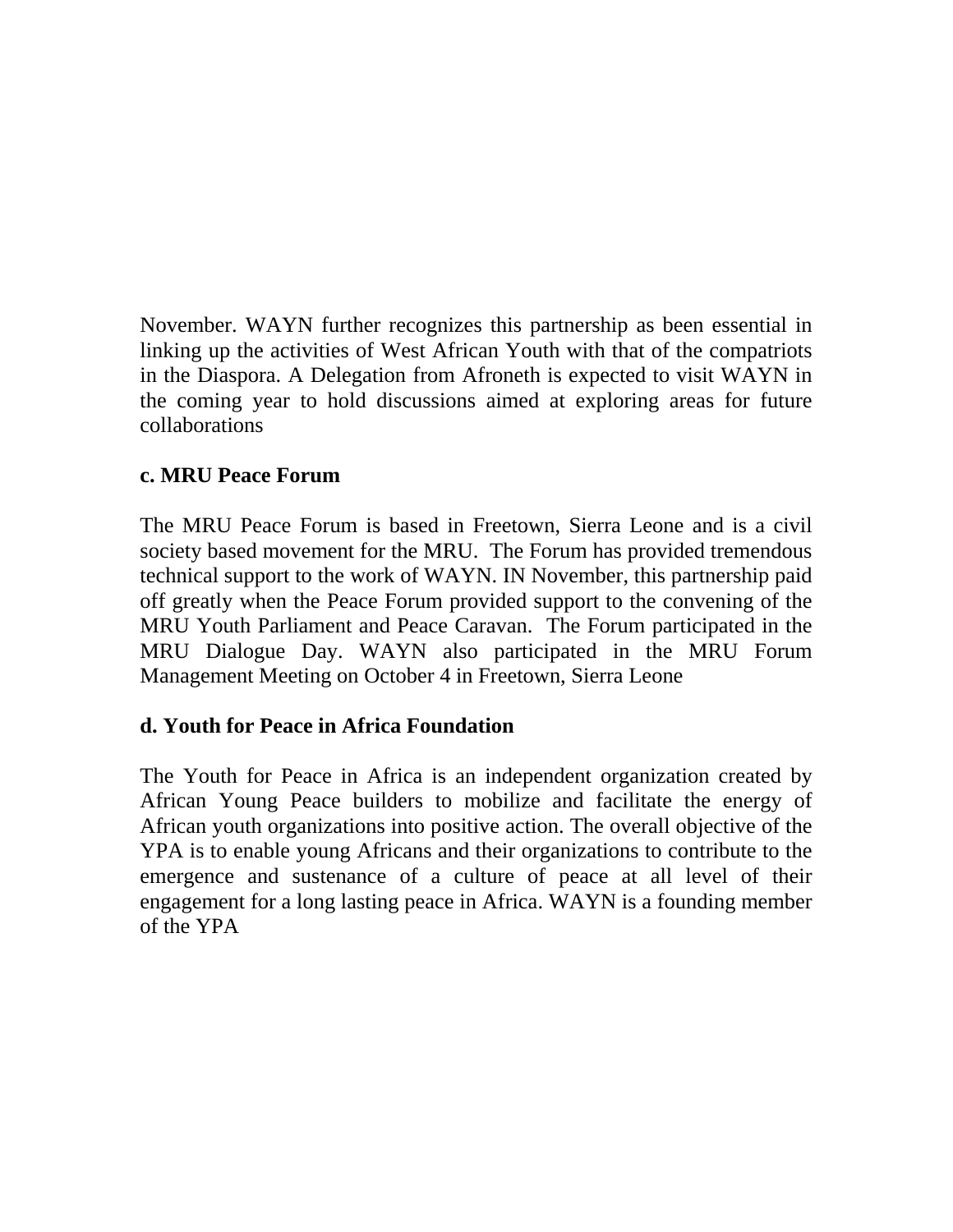# **F. United Network of Young Peace builders-Sierra Leone**

UNOY-Sierra Leone was established in 1989 as an affiliate of UNOY Foundation and has been involved in innovative programs in the areas of peace-building and conflict resolution. UNOY-SL continued to serve as an action partner of WAYN in the area of youth empowerment in Sierra Leone.

# G. **South African Youth Movement**

The SADC Youth Movement is a South African based organization working with and among young people from academic institutions and the wider community within the SADC Region in empowering them to develop a vision for transformation of society and creating a better world. The Movement is presently coordinating the NEPAD Youth Summit 2005. WAYN is presently collaborating with SADC in ensuring the participation of West African youths in this event.

# **h African Child Policy Forum**

The African Child Policy forum is knowledge based policy and advocacy centre committed to the promotion and realization of child rights and welfare in Africa, The forum is a non-profit independent institution founded in 2003. It is based in Addis Ababa, Ethiopia and recently set up a Youth Support Unit.

# **International Conference and Seminars**

In recognition of its role as a vital partner in the area of youth development,

**WAYN** was invited to participate in a number of international programs and

forums during the year. Some of these included: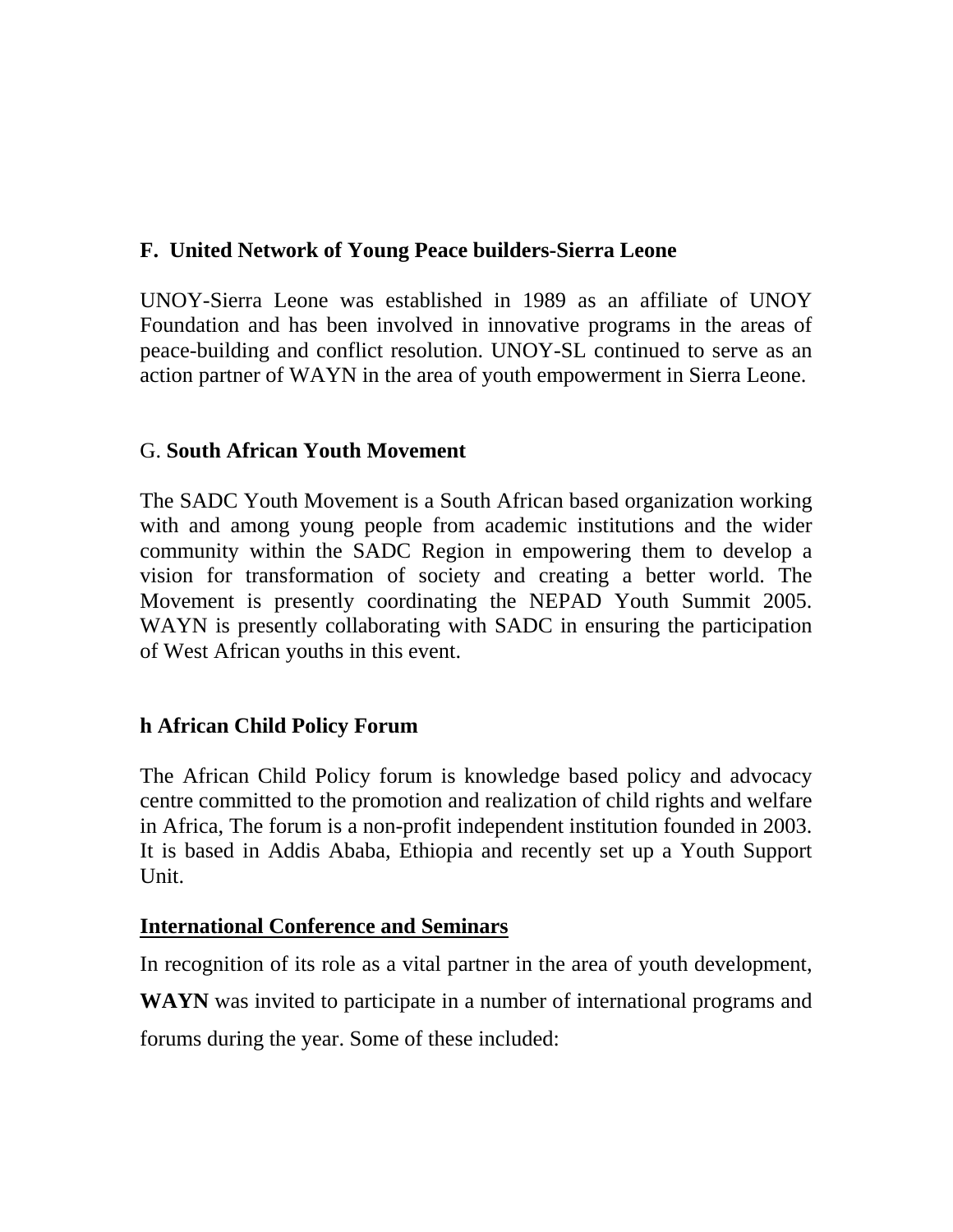#### **African Development Forum V**

In October, WAYN was invited to participate in the Fourth African Development Forum in Addis Ababa, Ethiopia by the Economic Commission of Africa. The Forum was held from 11-15 October. The overall objective of the forum is to facilitate a process of consensus building among the key stakeholders of African development—the African governments, civil society, researchers and academics, intergovernmental organizations and donors.

The forum seeks to formulate sharply defined, time-bound actionable programs that can be implemented within the capacity of African countries. It also aims to enhance the donor community's familiarity with African development aspirations and priorities, which will enable donor programs to be more responsive to locally determined needs.

#### **PRE ADF YOUTH SYMPOSIUM**

As part of activities leading to the ADF-V, a pre youth symposium was held

on October 10. WAYN was selected to serve as one of the discussants and

presented a paper on Youth and Governance.

The pre-ADF youth symposium was intended to provide a platform for dialogue between various youth groups, experts and individuals on issues of programme planning to enable young people to make contributions to current policy debates. Most importantly, it sought to bring to the forefront of the ADF IV discussions, the importance of rigorously addressing issues affecting the youth. The objectives of the pre-ADF symposium on 'Youth and Governance' included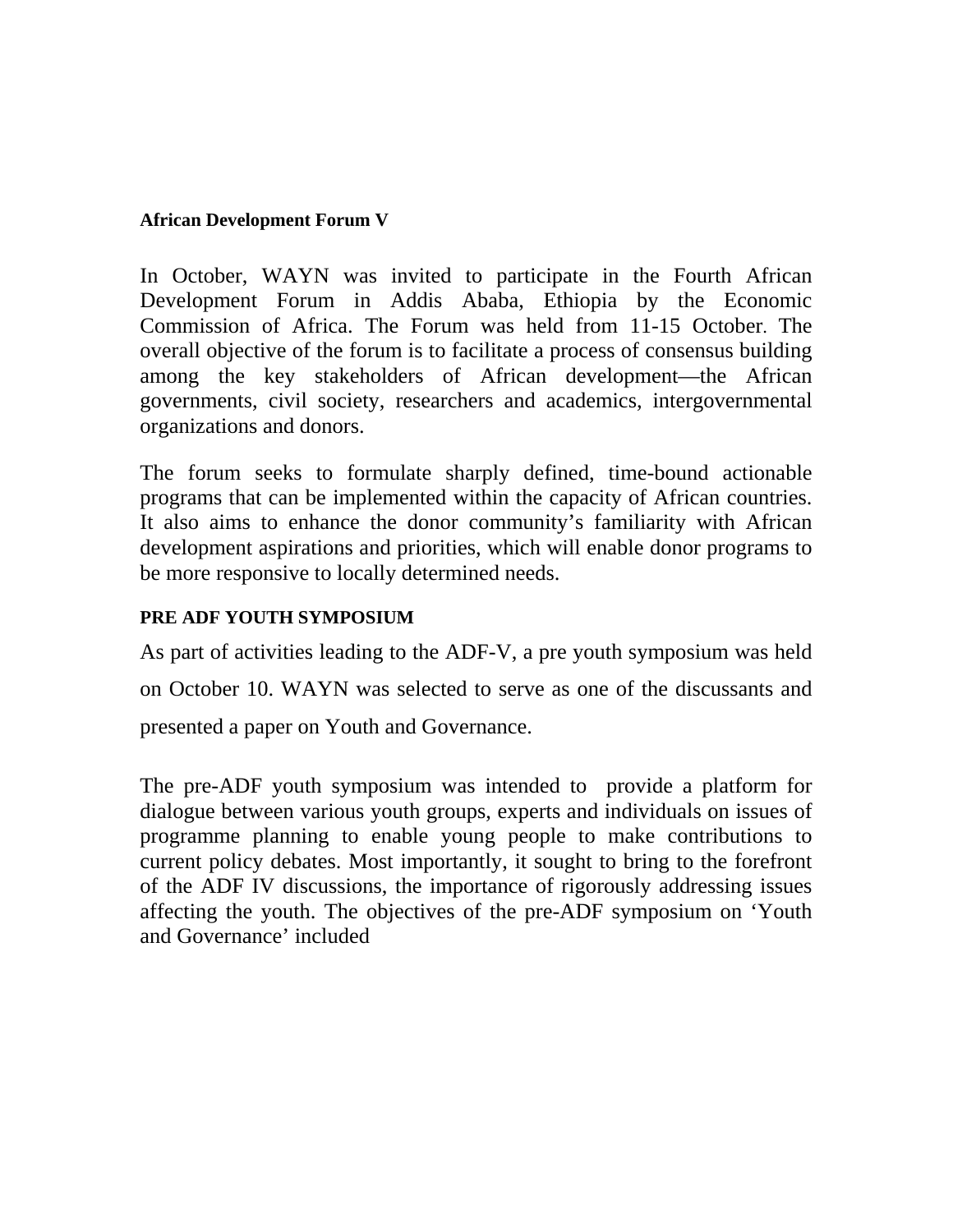- Share knowledge and information, and take stock of the various challenges afflicting Africa's youth.
- Define policy actions and key recommendations addressing the challenges facing Africa's youth.
- Establish priorities and identify modalities to impact African leaders, youths, development partners and international organizations in carrying forward the pressing significance of youth development on the governance agenda.
- Consider further the modalities for collaboration in order to create synergies among youth groups.

# **Pan African Youth Symposium**

From December 6-7, WAYN participated in the Pan African Youth Symposium, which was organized by the African Child Policy Forum and held at the Hilton Hotel in Addis Ababa, Ethiopia. The objective of the symposium was to provide a discussion forum, where representatives of youth organizations and network could elaborate on their shared vision on possible ways of strengthening youth organizations and networks.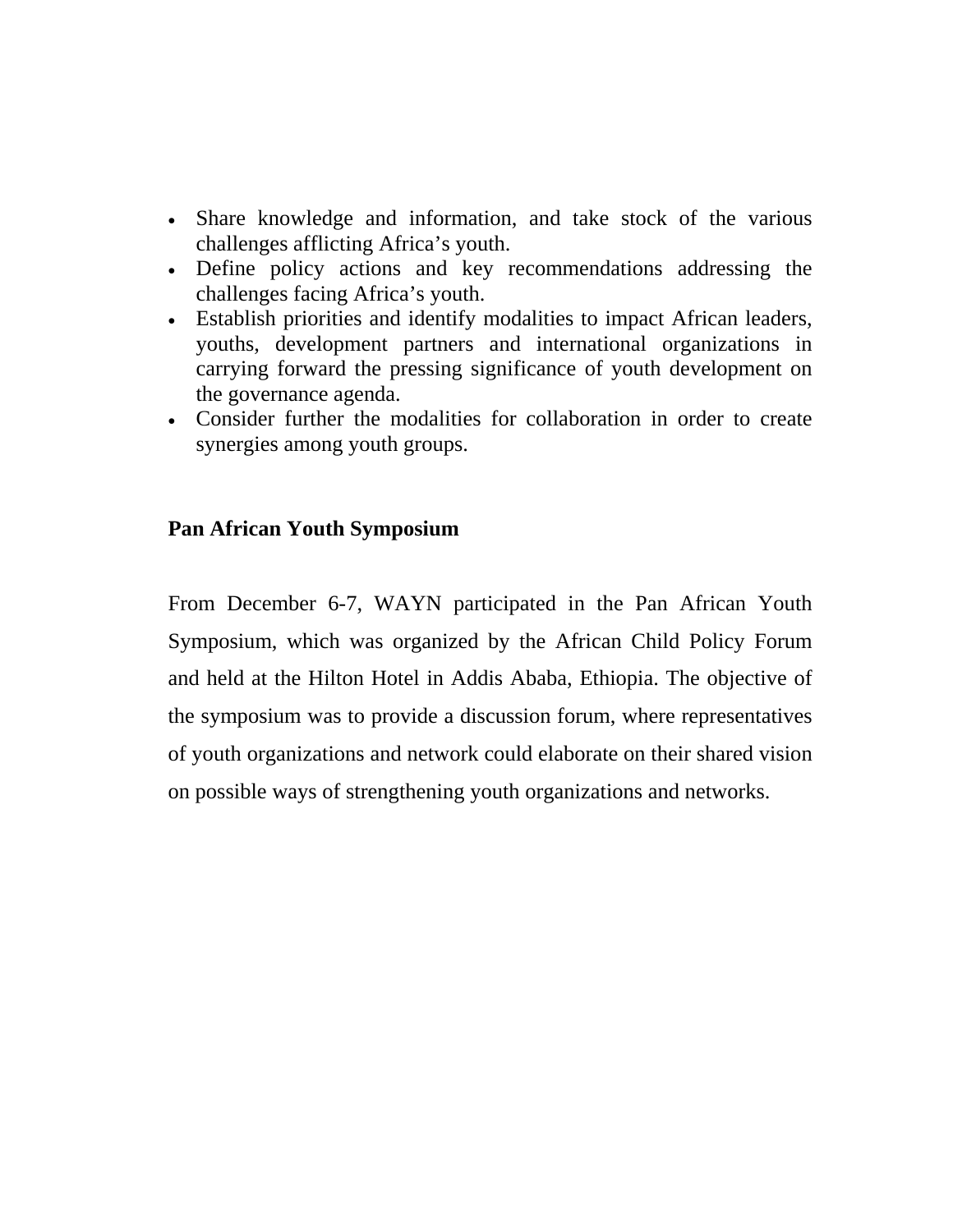# **The Second Steering Meeting for the West and Central Africa Regional Consultation on the UN Study on Violence against Children**

WAYN was also invited to participate in the  $2<sup>nd</sup>$  Steering Meeting for West and Central Africa Regional Consultation on the UN Study on Violence against Children. This meeting was held in Dakar, Senegal. Regrettably due to the late information, WAYN could not participate in this very important meeting.

# **PROGRAMME MEETINGS AND CONSULTATIONS**

In line with its Objectives, the Regional Secretariat held a number of consultations and meetings during the year with a number of relevant personalities and institutions:

| <b>NAME</b>               | <b>POSITION</b>                      |  |  |
|---------------------------|--------------------------------------|--|--|
| 1. Hon Joe Blell          | Deputy Minister of Defence,          |  |  |
|                           | <b>Republic of Sierra Leone</b>      |  |  |
| 2. Hon. Dr. Dennis Bright | Minister of Youth, Republic of       |  |  |
|                           | <b>Sierra Leone</b>                  |  |  |
| 3. Hon Ellan Diallo       | Minister of Youth, Republic of       |  |  |
|                           | <b>Guinea</b>                        |  |  |
| 4. Dr. Abdiallo Diallo    | Secretary General, Man River         |  |  |
|                           | <b>Union Secretariat</b>             |  |  |
| 5. Dr. Oumar Ndongo       | <b>Director, MRU Peace Forum</b>     |  |  |
| 6. Ms Antonia Ngabala     | Programme Officer, UNDP Peace        |  |  |
|                           | <b>Building Initiative in Africa</b> |  |  |
| 7. Mr. Abdul Tejan Cole   | Chairman, Board of Director,         |  |  |
|                           | Open Society Initiative of West      |  |  |
|                           | <b>Africa</b>                        |  |  |
|                           |                                      |  |  |
|                           |                                      |  |  |
|                           |                                      |  |  |
|                           |                                      |  |  |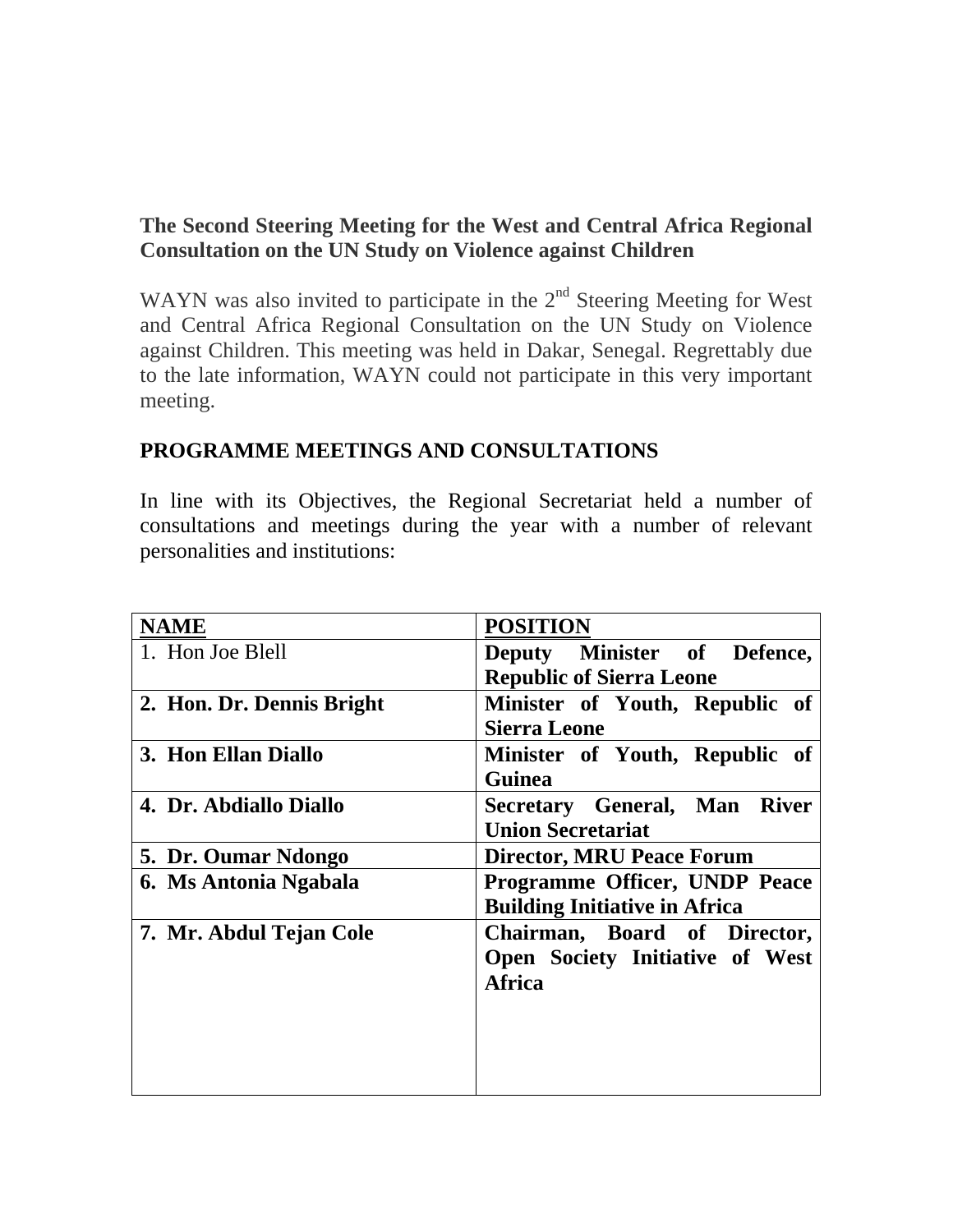| 8. Dr. Abdul Fatau Musah  | Programme Coordinator, Open<br><b>Society Initiative of West Africa</b>   |  |  |
|---------------------------|---------------------------------------------------------------------------|--|--|
| 9. The President          | <b>Ethiopia Youth Association</b>                                         |  |  |
| 10 Mr. Muzkwakhe Alfred   | Coordinator, NEPAD Youth                                                  |  |  |
| Sigudhla                  | <b>Summit, President South African</b><br><b>Movement</b>                 |  |  |
|                           |                                                                           |  |  |
| 11. The Regional Director | East African<br>Women<br><b>Development Initiative</b>                    |  |  |
| 12. Mr. Kimmie Weeks      | <b>Founder and Coordinator, Youth</b><br><b>Action International, USA</b> |  |  |
| 13. Mr Jean Ives Bonzi    | Coordinator, Youth Foundation<br>for Peace in Africa                      |  |  |
| 14. Mr. Eddie Brogman     | <b>President Miracle Corner, New</b><br><b>York USA</b>                   |  |  |
| 15. Mr. Jean Ives Bonzi   | Coordinator, Youth for Peace in<br><b>Africa</b>                          |  |  |
|                           |                                                                           |  |  |

# **FUNDING PARTNERS**

In 2004, WAYN sought to improve its donor base as a means of ensuring the broader implementation of its inherent objectives. Towards this end a number of new funding partnerships were established. During the year, funds were obtained from the following donors: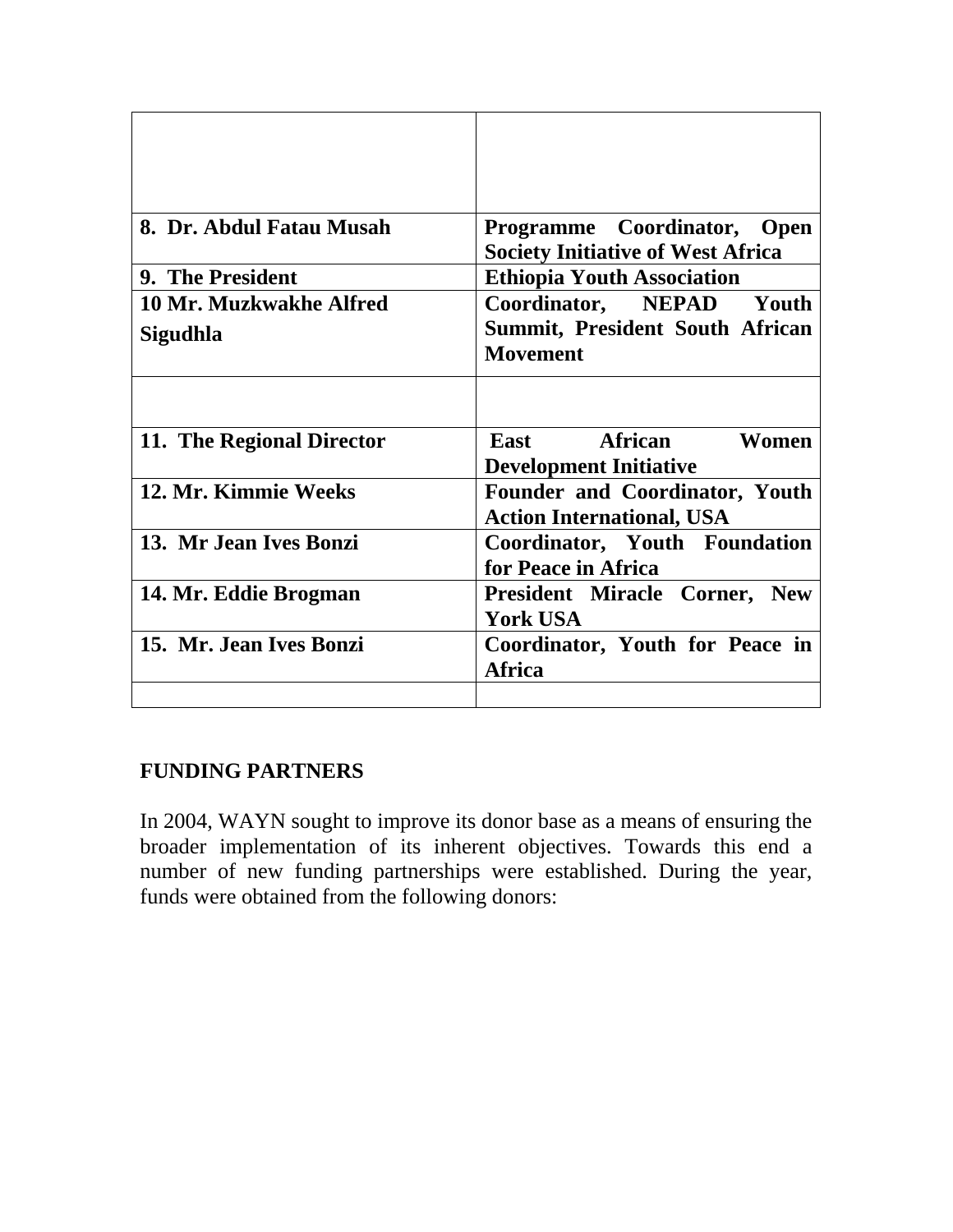# **Open Society Initiative of West Africa (OSIWA)**

OSIWA is dedicated to supporting the creation of open societies in West Africa marked by functioning democracy, good governance, the rule of law, basic freedoms, and widespread civic participation. OSIWA believes that it best serves by sustaining catalytic and innovative initiatives that add value to the efforts of West Africa's civil society. It is based in Dakar, Senegal. OSIWA has proven to be a major partner for the Programme Activities of WAYN and provided support for the MRU Youth Parliament

# **XMINUSY Solidarity Fund**

Xminus Solidarity Fund is an independent funding organization in the Netherlands. It provide support for socal movements and slamll scale initiative all over the worl and srtive for a world based on more just economical, political and social relations. Xminusy provided support for the MRU Peace Caravan.

# **ALERT, The Netherlands**

Alert is an independed fiund that strives for a more equal distribution of power, knowledge and capital, as well as for a healthier enviroment. Alert grant subsidies to a small-scale and once-only projects organized by and for young people with progressive idea world wide. Alert provided support to the MRU Peace caravan

# **Plan Netherlands**

Plan Netherlands provided support for the MRU Peace Caravan.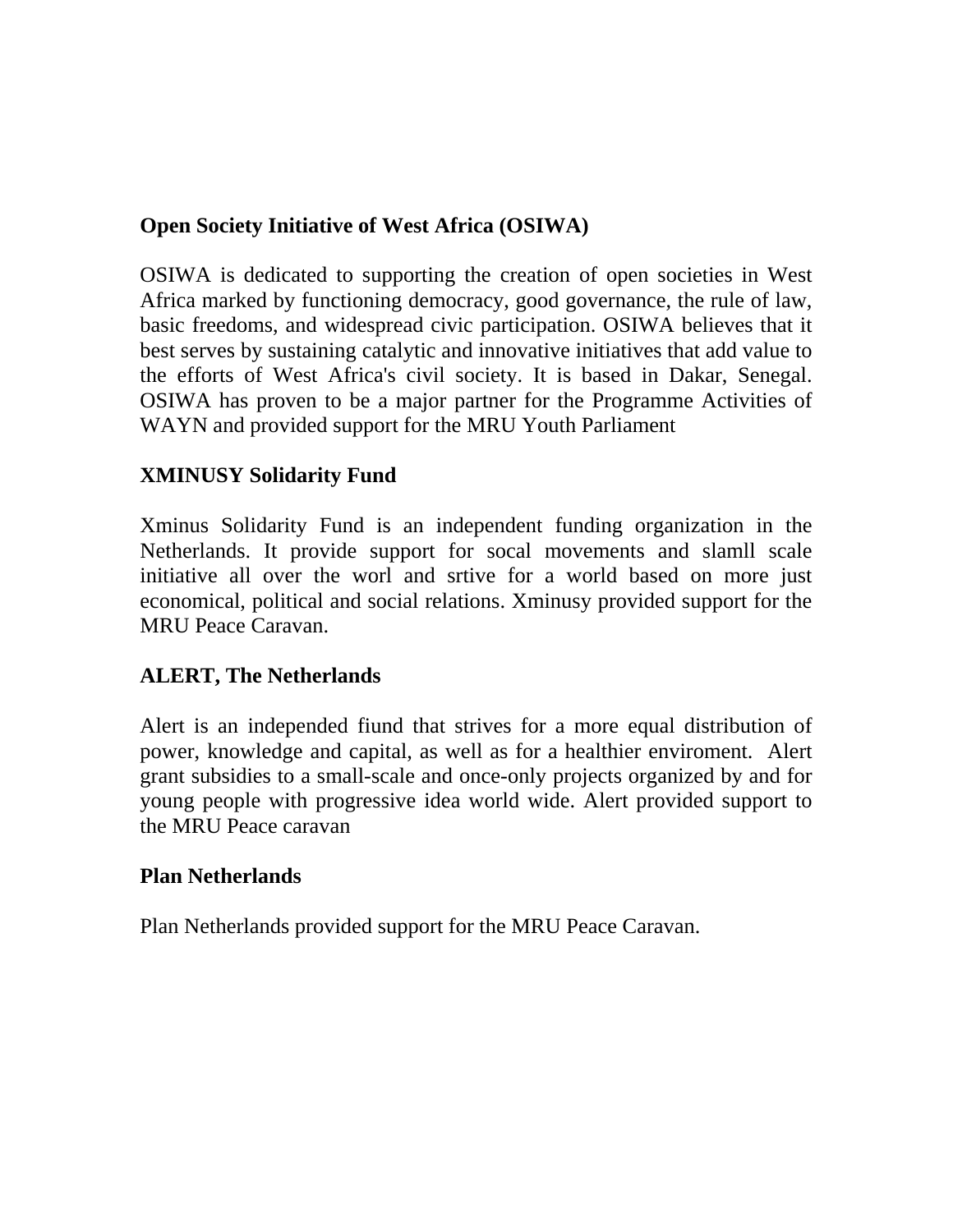#### **UN Mission in Sierra Leone**

The United Nations Mission in Sierra Leone, through its DDR Section, provided funding to WAYN for a Youth Workshop on Peace Building for youth groups in Freetown, Sierra Leone

# C**OUNTRY PROGRAMME**

WAYN extended its activities to Senegal and Gambia with the appointment of Comrades Mohammed Mbengie and Abdu Jobe as Country Representatives respectively in April 2004. Realizing the important role of the **Open Society Initiative of West Africa (OSIWA)** as a formidable developmental partner, Mr. Mbengue was selected to also serve as our Liaison Officer to OSIWA. In line with his assignment, he held discussion with officials of OSIWA also signed a Project Agreement with OSIWA on behalf of WAYN. Mohammed holds a Master Degree in English and American Studies from the Cheik Anta Diop University in Senegal while Abdul is a prominent youth activist and founder of the Youth Crime Watch of the Gambia.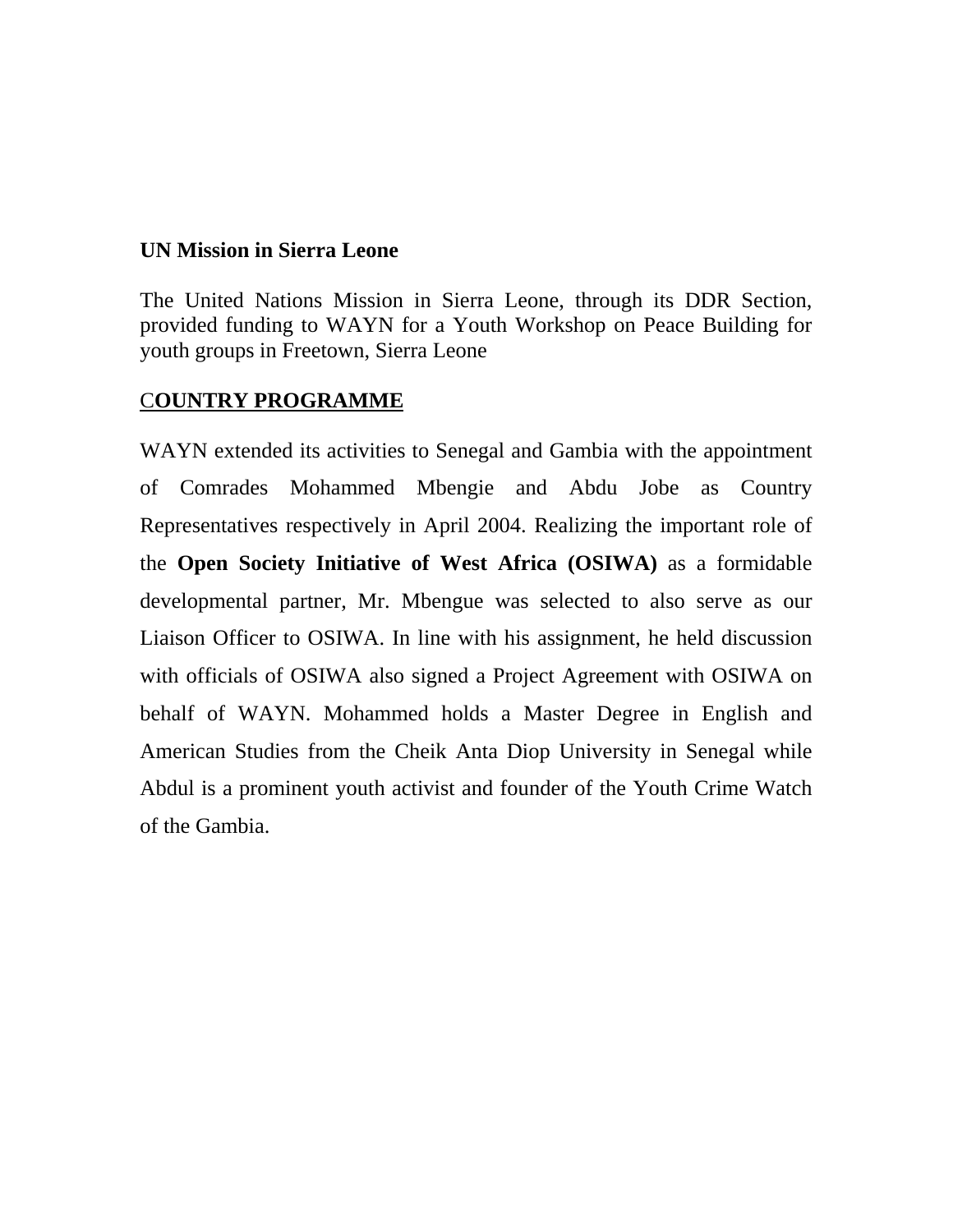During the year, some new focal points were also selected to help chart a new course of action. Mr. Sammy Jacob Abbey (Ghana), Mr. Arthur Becker (Liberia), Ms. Gisele Mida (Ivory Coast) and Mr. Spero Hector (Benin) join the bandwagon of WAYN. Sammy also served as Liaison to ECOWAS. Gisele is studying for her Master in English, while Arthur is a graduate of the AME University in Liberia. Sammy is the Head of the African Youth Development Alliance and Spero is a youth journalist.

# **TOGO**

In Togo, a Plan of Action was formulated by Country Team for the holding of a Sub-Regional Youth and Parliamentary Forum on the New African Partnership for Development. Consultations and preparation are presently underway for the holding of the Forum. The Focal Point, Mr. Andre Aafanou also did extensive work on the Youth Empowerment Programme, a project designed to ensure the participation of young people to decision making bodies in West Africa.

# **NIGERIA**

In Nigeria, the country office also conducted a two day leadership training programme for more than forty youth leaders. The programme was sponsored by the Regional Secretariat and a prominent Nigeria philanthropist. Mr. Adeda Ojeniyi, Focal Point, also served as Programme Coordinator of the Regional Secretariat.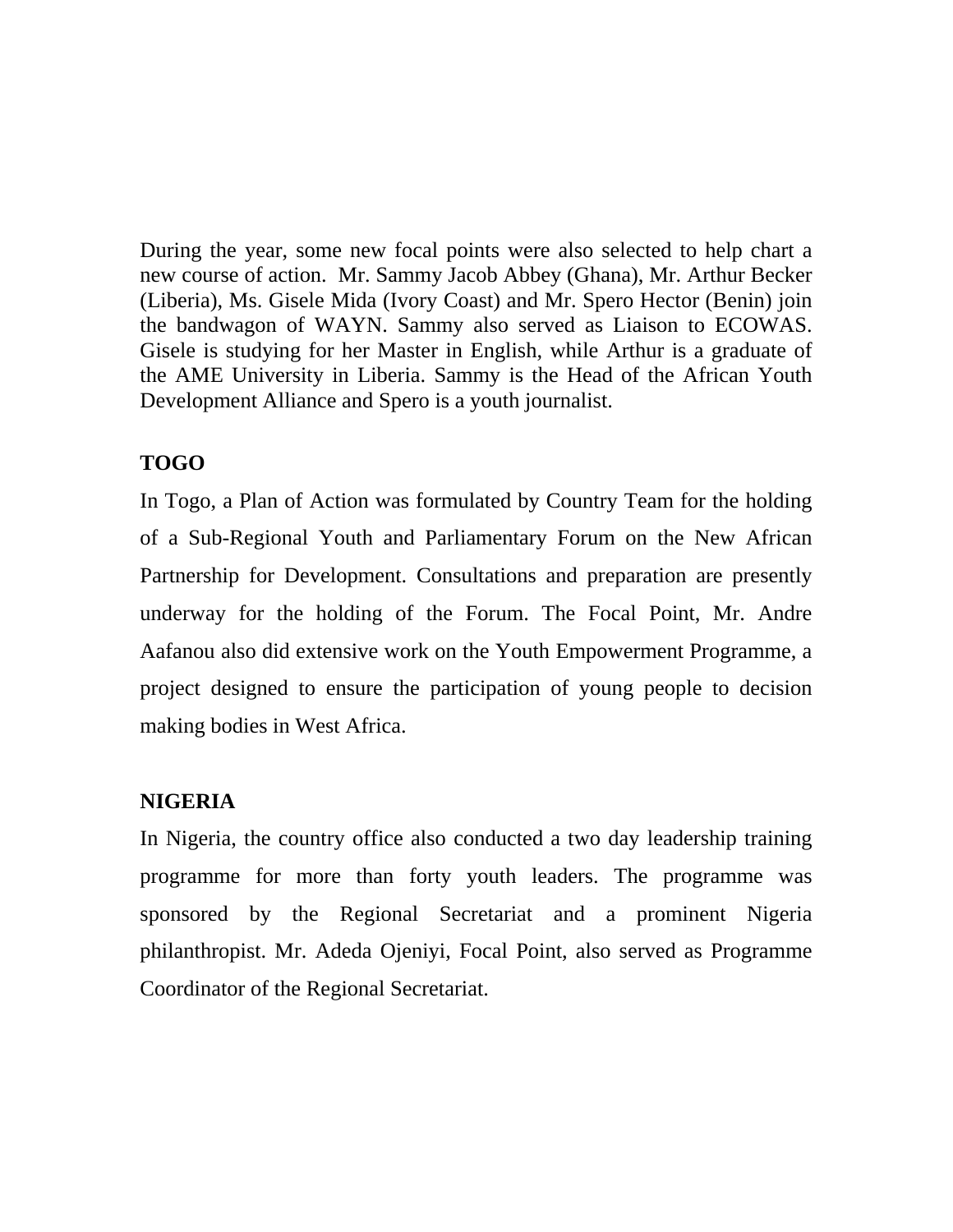# **Sierra Leone**, **Youth Seminar on Peace Building**

In collaboration with the DDR Section of the United Nations Mission in Sierra Leone **(UNAMSIL**), WAYN's Regional Office hosted a three day training workshop for more than forty youth leaders from Freetown, Sierra Leone from 9-11 December. The training workshop was facilitated by the **Center for Peace and Conflict Studies** of the University of Sierra Leone and brought together youth groups from in and around Freetown. It was held under the theme: **"Youth's Action for Peace Building and Conflict resolution**". At the end of the workshop a fifteen man Western Youth Peace Council was formulated to follow up activities of the workshop

# **GUINEA**

In Guinea, the Country Team headed by Ms. Mariama Hadja Camara, also worked assiduously in ensuring the success of the Mano River Union Youth Parliament, which was held from 21-22 November in Guinea

# **GHANA**

From Ghana, the Country team reported about its participation in a number of local and international youth seminars on youth empowerment.

# **FOCAL POINT OF THE YEAR**

In line with tradition, Mr. **Sammy Jacobs Abbey** of Ghana was selected as our Focal Point of the year. Since he joined the Network, this young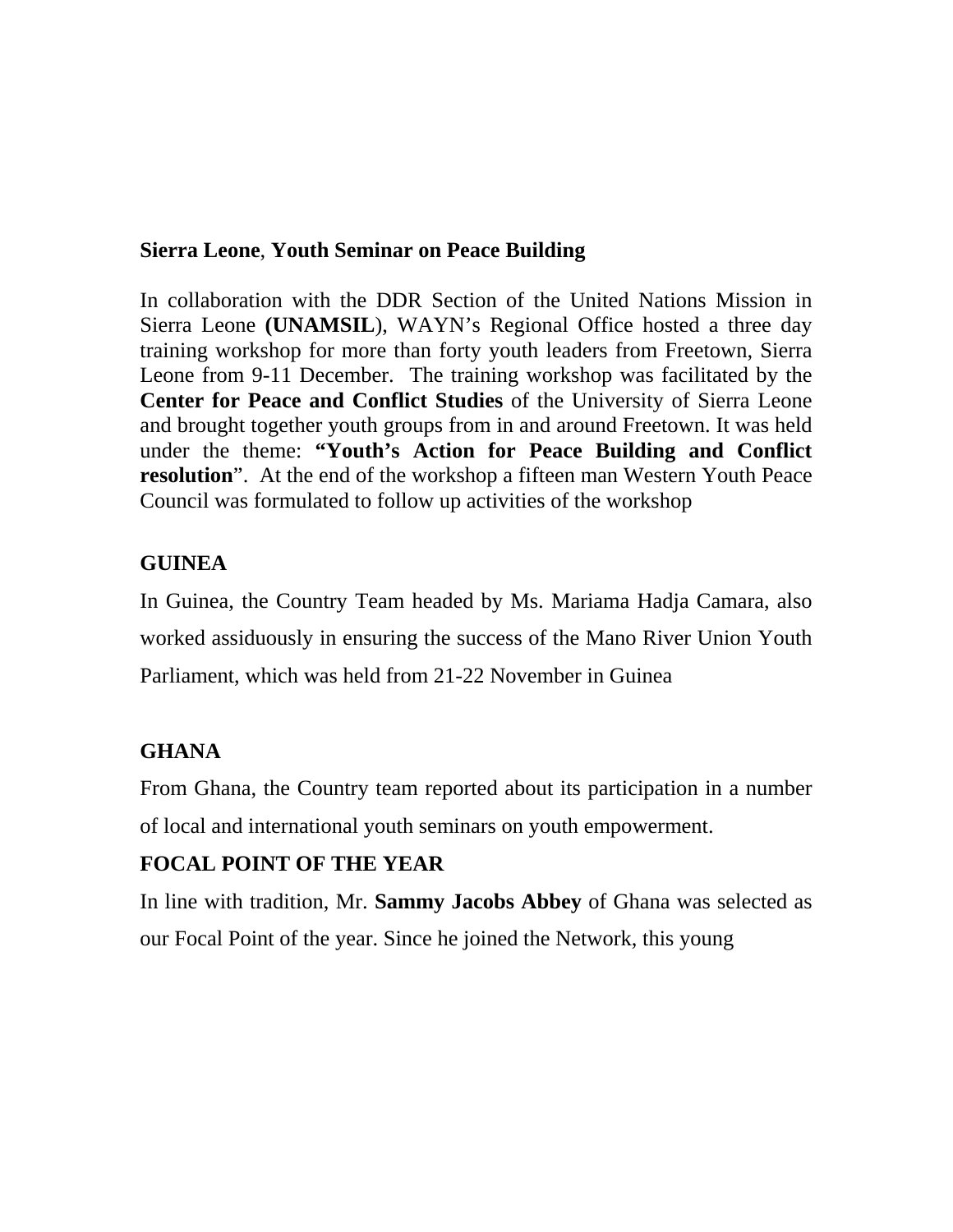Ghanaian has proven his leadership qualities and commitments over the last few months.

# **WEB SITE DEVELOPMENT**

In keeping with the Memorandum of Understanding signed between WAYN and Afroneth, an initiative which seeks the development of a web site for WAYN has commenced. The website is being design in The Netherlands and will serve as a permanent source of information about WAYN and its Programme Activities.

# **Regional Secretariat**

The Regional Secretariat continues to be run by a six man team:

- 1. Regional Director-Richelieu Marcel Allison
- 2. Programme Coordinator-Adeola Ojeniyi (on leave)
- 3. Project Officer/Finance-Abraham Kanneh
- 4. Project Assistant-Ms. Yeanoh Conteh
- 5. Programme Assistant-Mr. Zachariah Jah
- 6. Mr. Mohammed Silah Sesa-Programme Assistant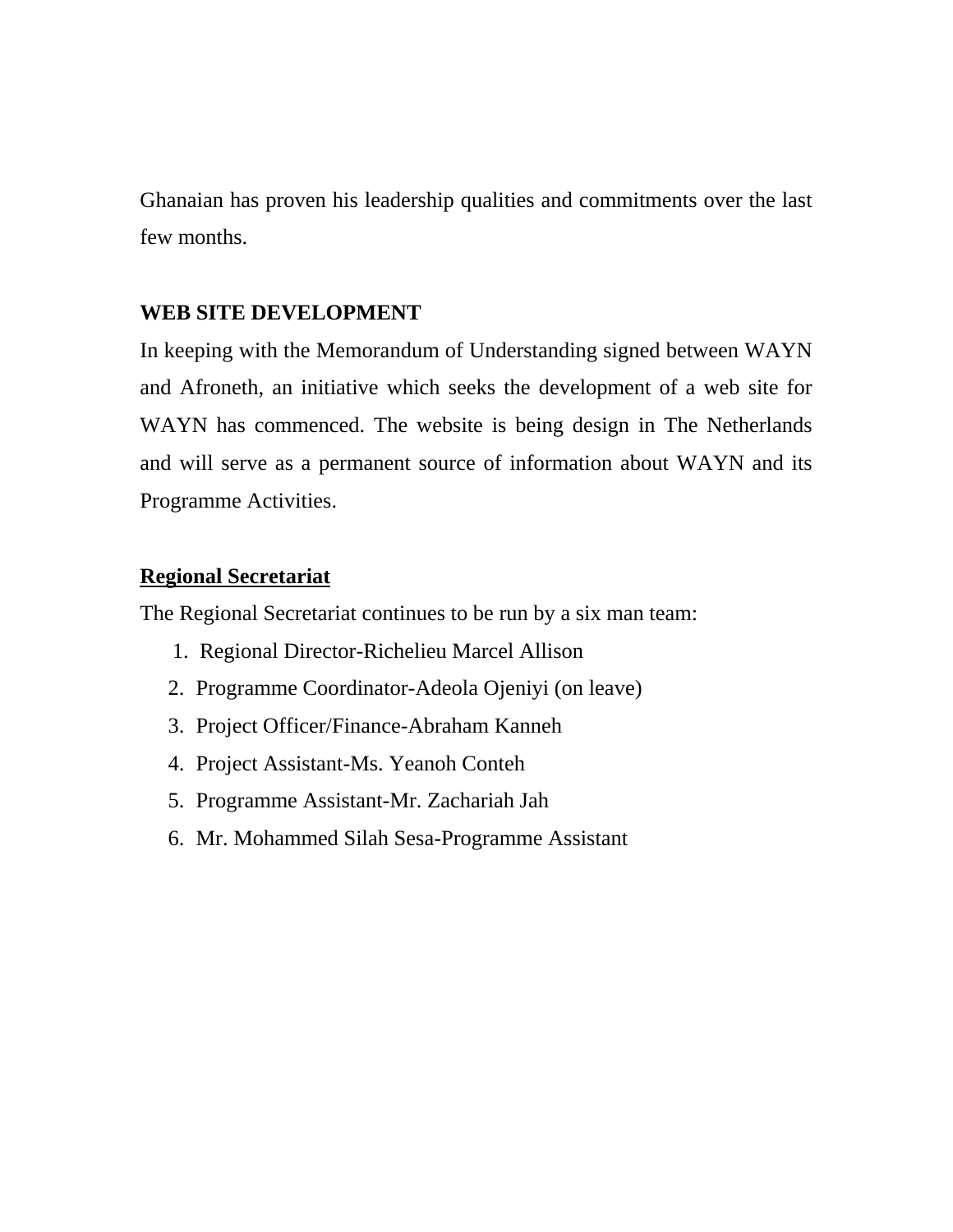# **ACKNOWLEDGEMENT**

WAYN wishes to acknowledge, with thanks and appreciations, the contribution of the following personalities and institutions, who contributed immensely to the implementation of it Programme Agenda in 2004:

- 1. Dr. Dennis Bright Minister of Youth Republic of Sierra Leone
- 2. Open Society Initiative of West Africa (OSIWA)
- 3. Afroneth
- 4. Plan Netherlands
- 5. Dr. A. Diallo Secretary General, MRU
- 6. The President and Members, Guinean National Parliament
- 7. ALERT
- 8. Mr. Hassan Jalloh Director, AFroneth
- 9. Dr. Oumar Ndongo Director, MRU Peace Forum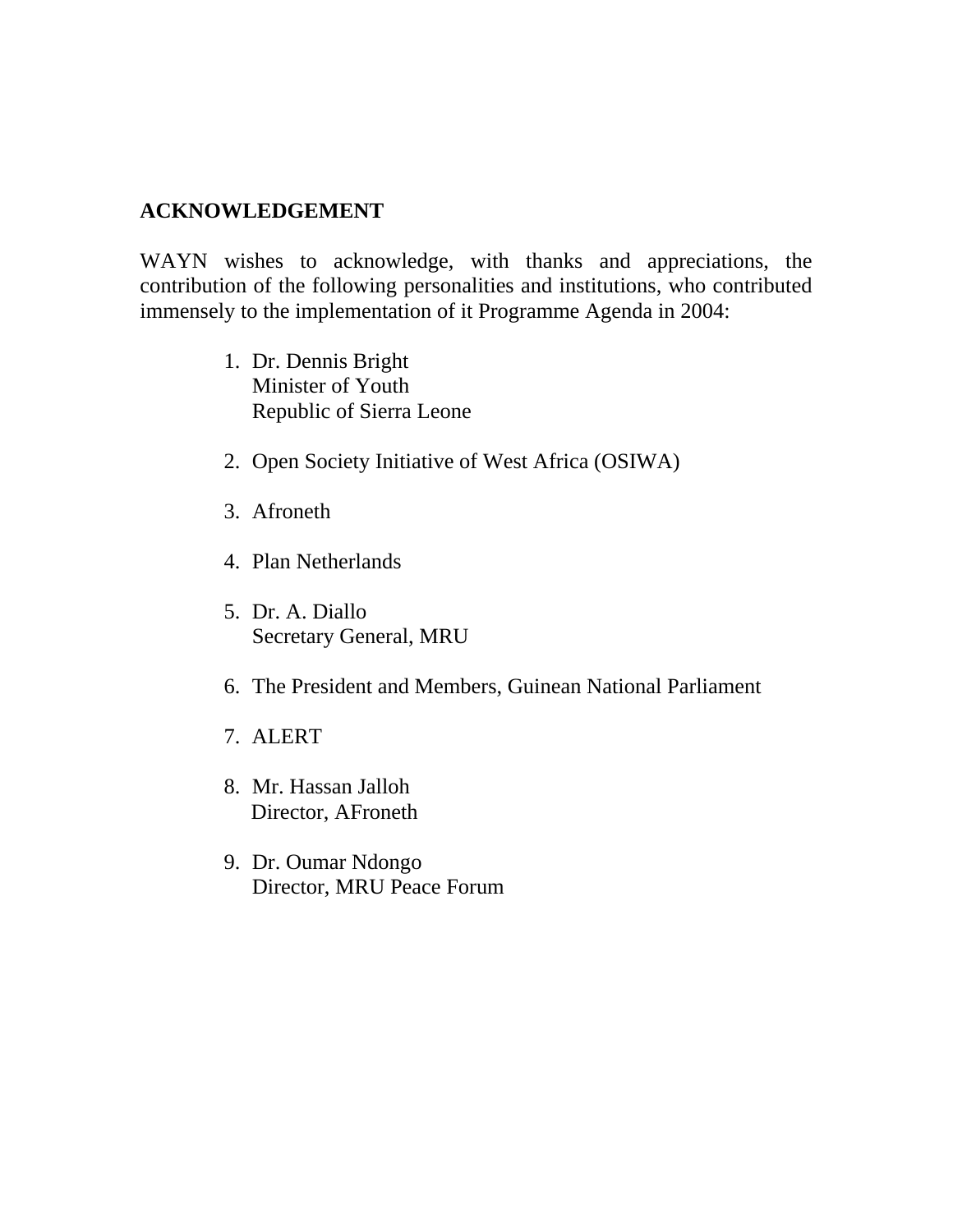- 10. Mr. H. M. B Tejan MRU Secretariat
- 11. The Speaker and Members, MRU Youth Parliament
- 12. Mrs. Antonia Ngabala Programme Coordinator UNDP Peace Building Office
- 13. African Child Policy Forum
- 14. Economic Commission for Africa
- 15. Ms. Rosemarie Van West Intern, Afroneth
- 16. Mrs. Menamuta Pratt, Center for Peace and Conflict Studies University of Sierra Leone
- 17. Mr. Lamin Abubakar, DDR Section, UNAMSIL
- 18. Ms Bernatte Lukonde, UNAMSIL
- 19. Xminus, The Netherlands
- 20. Independent Observer, Sierra Leone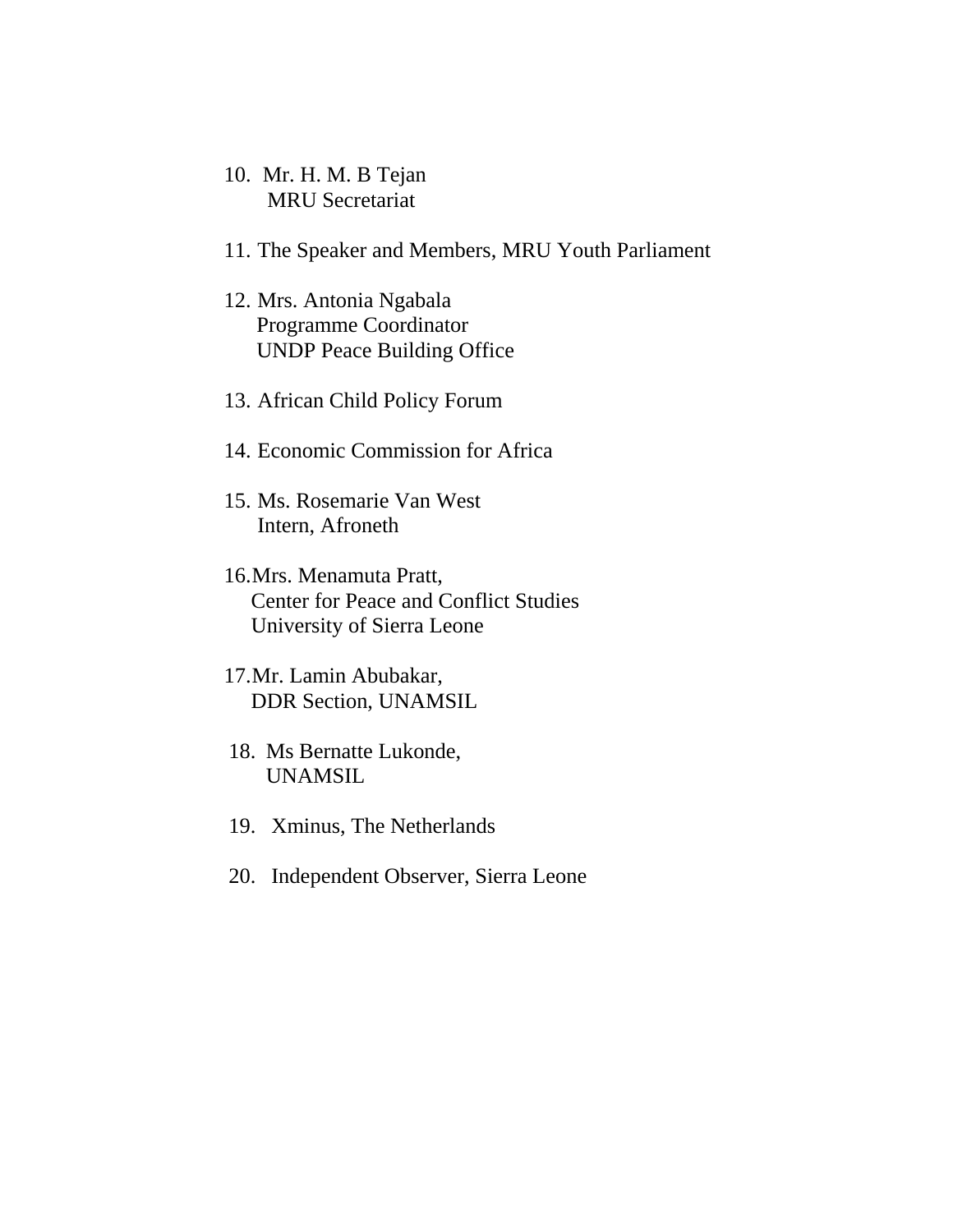# **PLAN OF ACTION 2005**

| <b>PROGRAMME</b>    | <b>OBJECTIVE</b>      | <b>ACIVITIES</b>     | POTENTIAL PARTNER       |
|---------------------|-----------------------|----------------------|-------------------------|
| <b>WEST AFRICAN</b> | 1. To promote         | 1. Undertake a       | ALERT, PLAN             |
| YOUTH PEACE         | peace in the          | Peace Caravan        | NETHERLAND, XMI Y,      |
| <b>INITIATIVE</b>   | sub-region            | from Ivory           | <b>UNDP AFRONETH</b>    |
|                     |                       | Coast through        |                         |
|                     |                       | major cities in      |                         |
|                     |                       | West Africa;         |                         |
|                     |                       | 2. Training for      |                         |
|                     |                       | young peace          |                         |
|                     |                       | builders             |                         |
| <b>WEST AFRICAN</b> | TO PROVIDE            | 1. UNDERTAKE         | OSIWA, CENTER FOR       |
| YOUTH               | <b>TRAINING FOR</b>   | THE                  | PEACE AND CONFLICT      |
| <b>LEADERSHIP</b>   | <b>WEST AFRICA</b>    | <b>ESTABLISHMENT</b> | STUDIES, ECOWAS,        |
| <b>PROGRAMME</b>    | <b>FUTURE LEADERS</b> | OF AN ANNUAL         | AFRICA'S FUTURE         |
|                     |                       | <b>TRAINING</b>      | LEADERSHIP PROGRAMME    |
|                     |                       | PROGRAMME AT         | <b>YPA</b>              |
|                     |                       | THE UNIVERSITY       |                         |
|                     |                       | OF SIERRA LEONE      |                         |
| <b>WEST AFRICAN</b> | 1. To help            | Conduct a Forum      | CANADIAN PARLIAMENTARY  |
| <b>YOUTH</b>        | change the            | in Togo for          | CENTER, OSIWA, PLAN     |
| <b>PARLIMENTARY</b> | mindsets that         | youth                | NETHERLAND, WESTMINSTER |
| FORUM ON            | prevent the           | representatives      | <b>FOUNDATION FOR</b>   |
| <b>NEPAD</b>        | participation         | and MPs.             | DEMOCRACY, YOUTH FOR    |
|                     | of young              |                      | PEACE IN AFRICA         |
|                     | people in             |                      |                         |
|                     | decision              |                      |                         |
|                     | making                |                      |                         |
| YOUTH               | To make youth         | 1. Conduct           | National Endowment For  |
| <b>DEMOCRACY</b>    | visible in            | Trainer              | democracy, Westminster  |
| <b>INITIAITVE</b>   | democratic and        | for youth            | Foundation for          |
|                     | governance            | election             | Democracy               |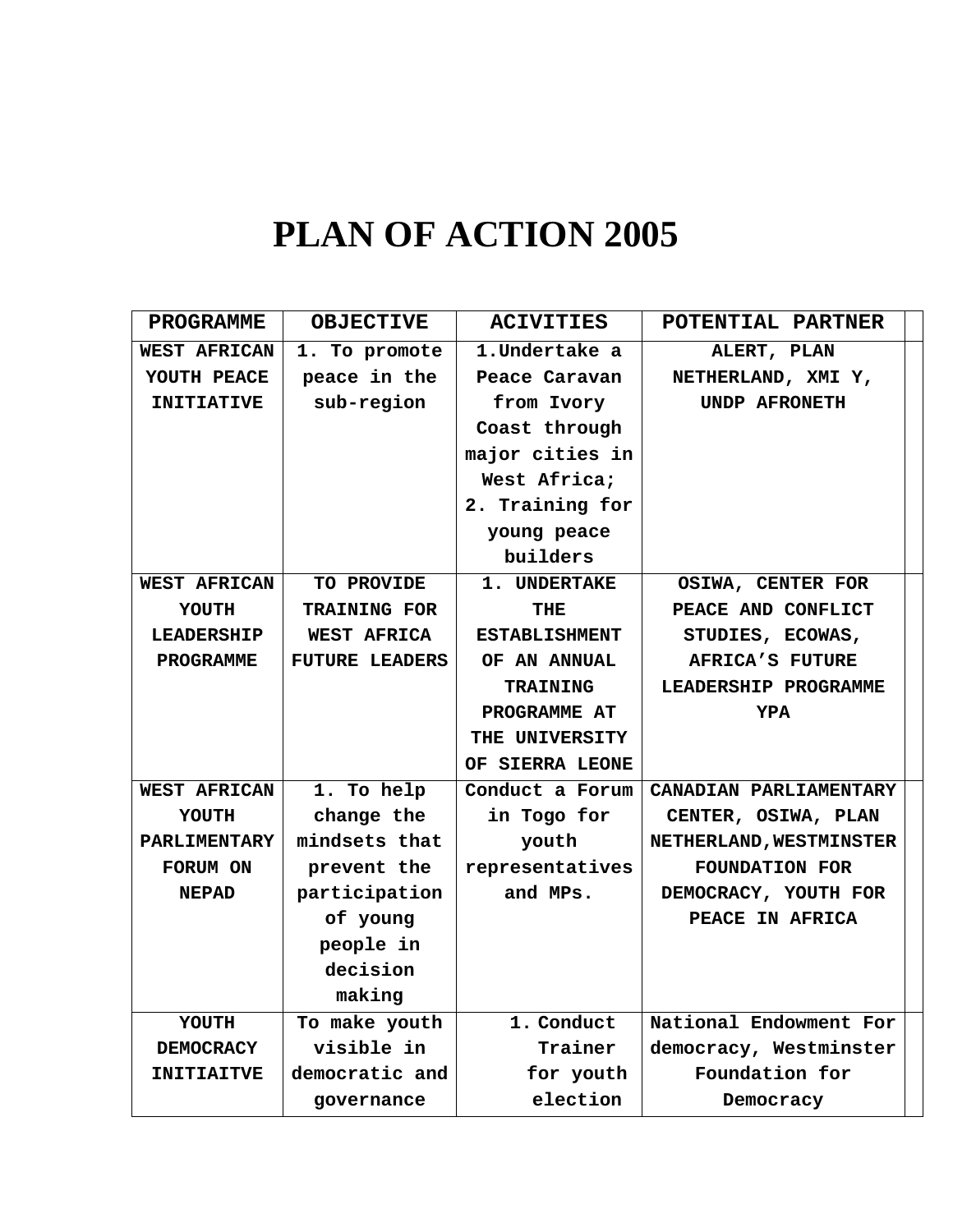|                     | processes      | observers;   |                       |
|---------------------|----------------|--------------|-----------------------|
|                     |                | send         |                       |
|                     |                | observers    |                       |
|                     |                | to the       |                       |
|                     |                | Liberian     |                       |
|                     |                | Election     |                       |
|                     |                | 2. Organize  |                       |
|                     |                | Governance   |                       |
|                     |                | and          |                       |
|                     |                | Democracy    |                       |
|                     |                | Clubs        |                       |
| $2^{ND}$ SESSION,   |                |              | OSIWA, MRU PEACE      |
| MRU YOUTH           |                |              | FORUM, MRU            |
| <b>PARLIAMENT</b>   |                |              | SECRETARIAT, UNDP YPA |
| <b>FUND RAISING</b> |                |              | YOUTH ACTION          |
| <b>EDUCATIONAL</b>  |                |              | INTERNATIONAL (USA)   |
| <b>INITAITIVE</b>   |                |              |                       |
| <b>ECOAWS YOUTH</b> | To make youth  |              | <b>ECOWAS, YPA</b>    |
| <b>DESK</b>         | visible in the |              |                       |
|                     | activities of  |              |                       |
|                     | <b>ECOWAS</b>  |              |                       |
| HIV/AID             | To help fight  |              | <b>YPA</b>            |
| <b>INITIATIVE</b>   | stigma and     |              |                       |
|                     | discrimination |              |                       |
| <b>SUB REGIONAL</b> | To formulate a | Sub regional | UNICEF, SAVE THE      |
| MECHANISM ON        | regional       | workshop     | CHILDREN SWEDISH,     |
| <b>CHILD</b>        | mechanism for  |              | Child Protection      |
| <b>SOLDIERS</b>     | child          |              | Office, ECOWAS, YPA   |
|                     | protection     |              |                       |
|                     |                |              |                       |
|                     |                |              |                       |
|                     |                |              |                       |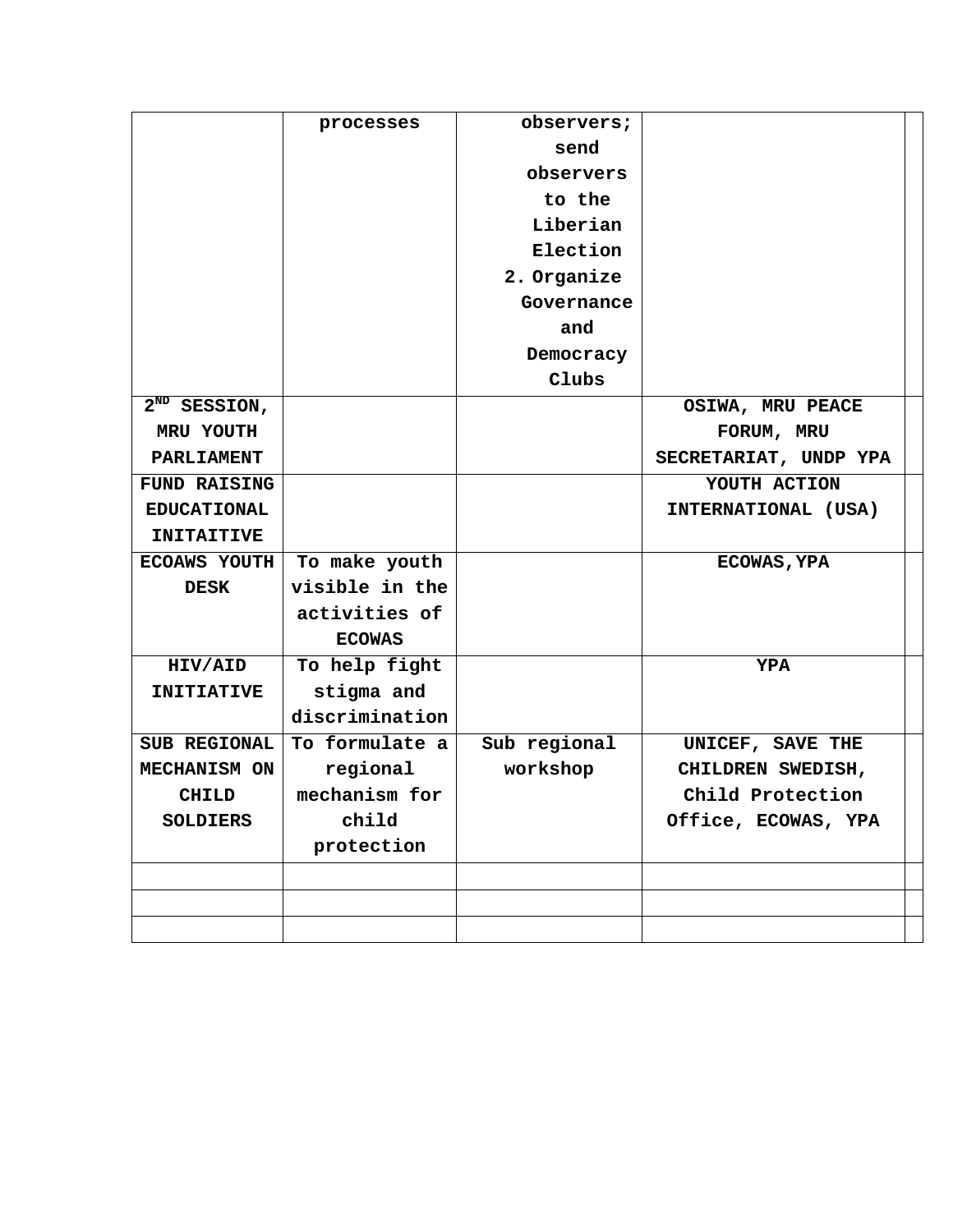#### **ANNEX**

Pre-ADF Symposium > Youth and Governance

#### **Presentation: Pre-ADF Symposium on Youth and Governance**

# **By Richelieu Marcel Allison Regional Director, West African Youth Network (WAYN) Addis Ababa, Ethiopia Sunday, 10 October 2004**

#### **Madam Chair**

#### **All Protocol Observe**

I bring you greetings from the West African Youth Network (WAYN), a sub regional youth empowerment group that has membership in twelve West African Countries. I also bring you felicitations from the African Network of Young Peace builders, a continental youth movement of more than 200 active members based here in Addis Ababa, Ethiopia.

I must first of all extend my gratitude to the organizers of this important symposium for selected me from amongst many other qualified youth leaders from to make this presentation here today.

#### **Madam Chair:**

We have gathered here in this historic hall to basically brainstorm on the important role youth can play in governance, democracy, and education in Africa. It is our ardent hope that this Initiative will indeed provide an open forum for dialogue amongst youth representatives, experts and individuals to enable young people get off the fence and play their rightful roles in transforming governance systems that will afford them the opportunity to participate in decision making.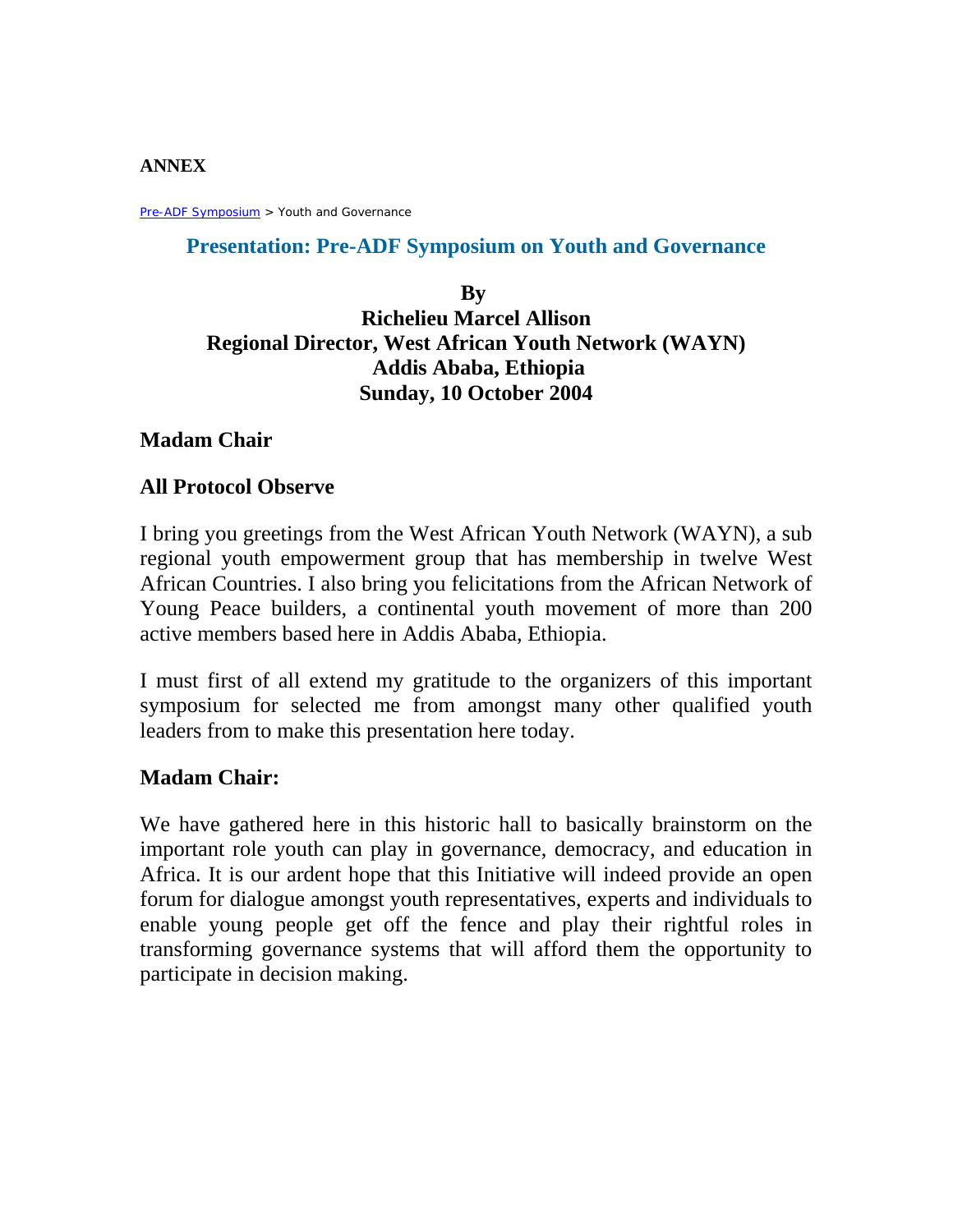# **Madam Chair:**

It is an undeniable fact that young people constitute more than fifty five percent of the population of Africa. Despite this fact, young people across the region from continue to be denied the rights to participate in decision that affect their well being. They have been marginalized in all spheres of Africa's political and social setting and today find themselves relegated to lesser roles. Regrettably, while this has been going on, young people has been the subject of unprecedented recruitment as soldiers, combatants and fighters by both Governments and irregular fighting forces alike. Let face reality, if young people are brave enough to fight and defend their countries, they must also be seen as mature enough to adequately participate in decision that affect their future.

# **Madam Chair:**

A critical examination of most of the constitutions and statutory laws in Africa today will reveal that there are National Laws that give youth the chance to participate in decision making. The Liberian Constitution, for example, give young people as young as twenty five (25) the chance to be elected to their National Parliament. If indeed there are existing laws that recognize our right to participate then while are we been marginalized?

The question now is how can we change and transform the mindset that have prevented youth from playing a more proactive role in governance and democracy in Africa. This is an immense target group, which lacks resources, access to knowledge, skill, training and decision-making. Tragically, the youth are still marginalized, both in terms of formal participation in politics and in influencing public policy in vital areas such as on leadership, education, governance and human rights.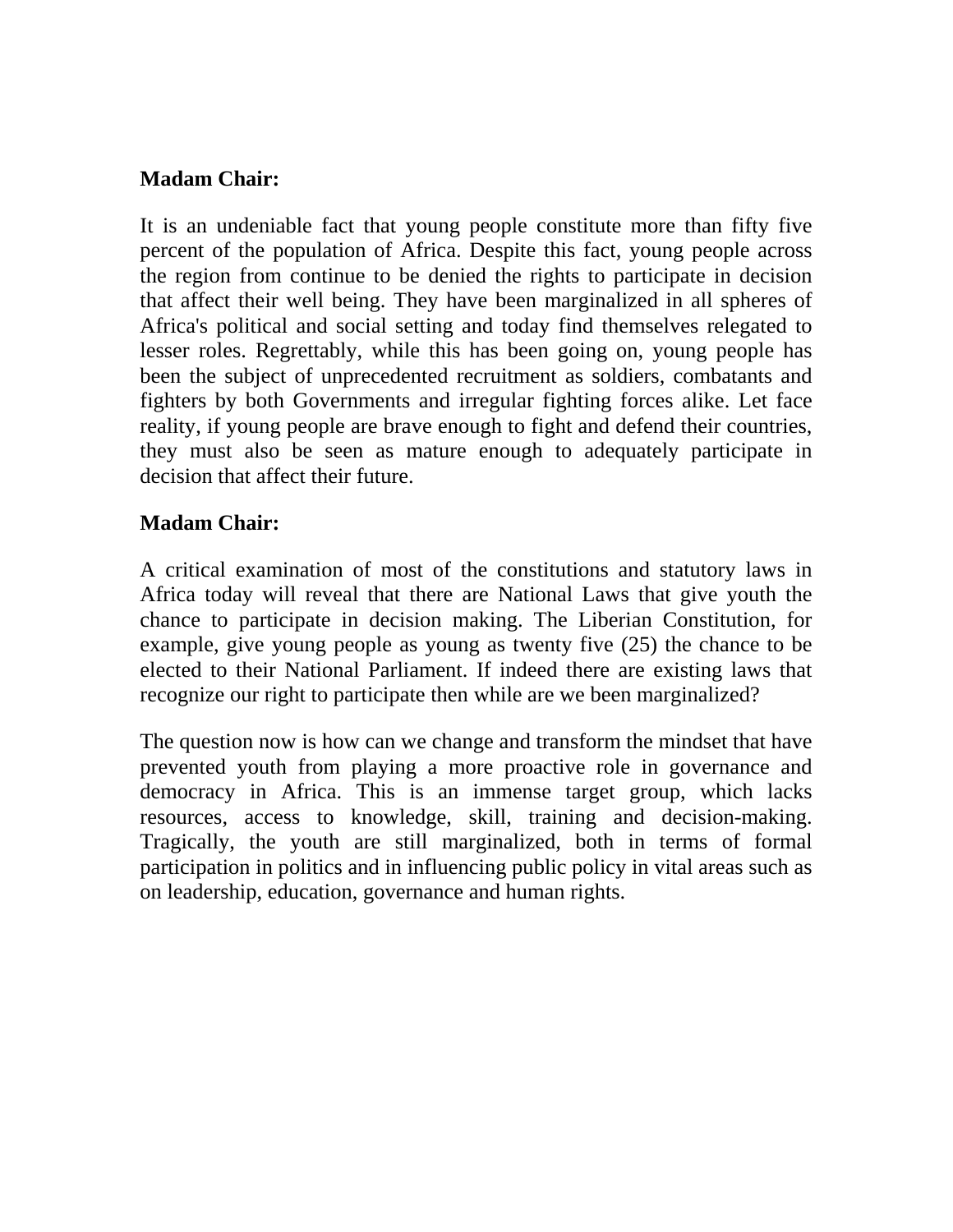I shall attempt to answer this question with the following contributions:

# **a. Youth Empowerment and Responsibility**

In my view the first step toward ensuring youth involvement in governance should commence with the youth themselves. Until we realized that we are formidable partners in the process of governance and social transformation, we shall continue to lag behind and be marginalized. In this vein, youth must be empowered through training to play their rightful roles. It will interest you to note that my organization, WAYN is presently working with the Westminster Foundation for Democracy, based in the United Kingdom, to undertake a Pilot Project-"Engendering Democracy and Governance in West Africa though the empowerment and participation of Youth" in Togo, Ghana, Liberia and Ivory Coast. This Project seeks the mobilization of young people to participate in local and regional Politics and democratic e process. Our long term objective is the election of more young people to their National Parliaments and Local Councils.

Realizing the importance of training in this direction, we have also commenced discussion with the Open Society Initiative of West Africa for the establishment of a **West African Youth Leadership Training Institute**  at the University of Sierra Leone next year. This Programme seeks to equip youth with the necessary tools and skills for future challenges.

# b. **Sensitization Programames and General Advocacy**

Most governments and political institutions in Africa perceived young people from the perspective of the "Youth Wing Mentality". That is they only want to utilize the votes of young people to ascend to political parties but not to work along with young people for social transformation. In this light, the need to embark upon an Advocacy Campaign to change this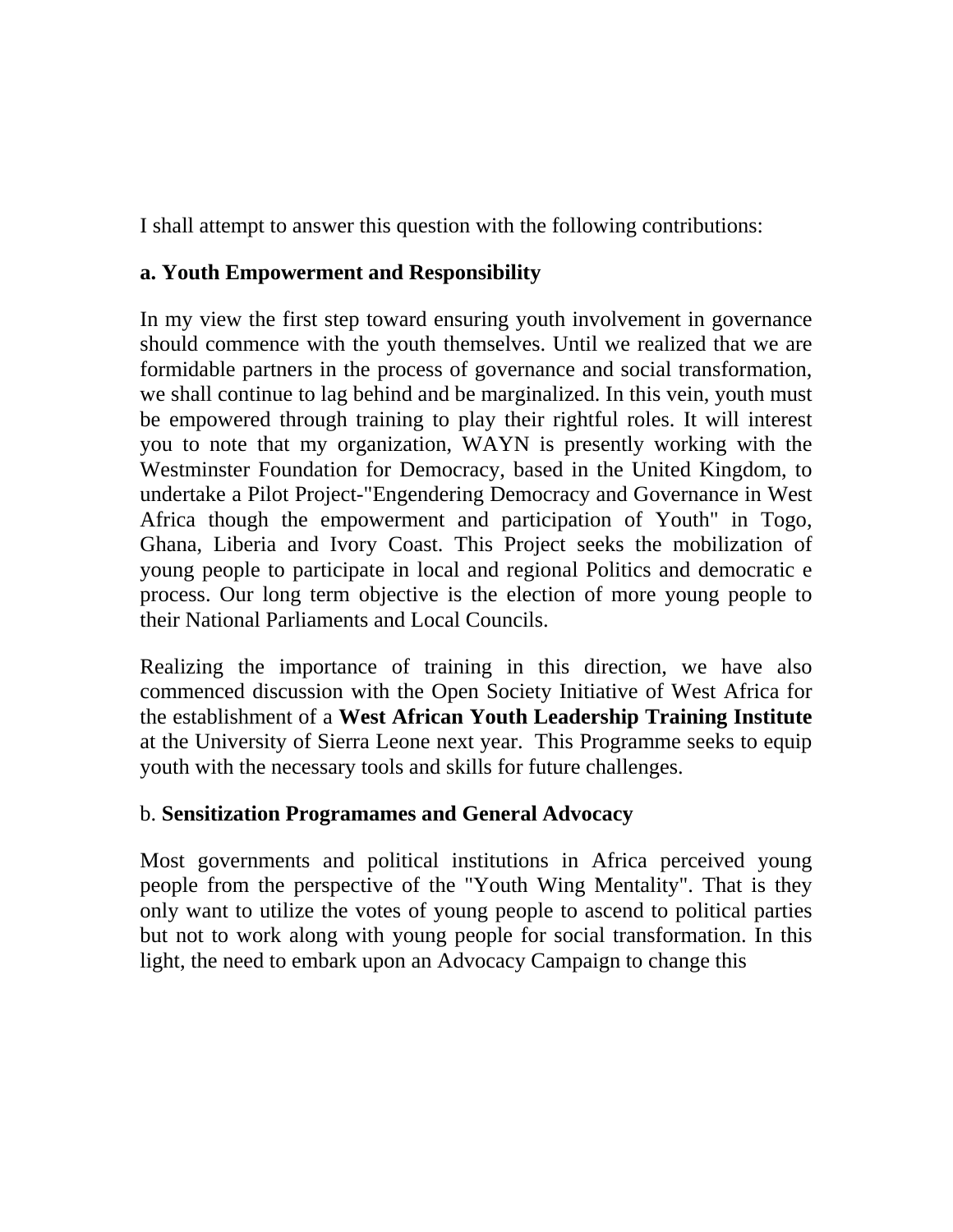mindset cannot be overemphasized. Participation of Youth in Governance and Politics is certainly a right and not a privilege. We as young people must begin to speak out about the need for us to be represented. We must make our voices heard. "*Our Lives began to end the moment we keep quiet on little things that matter*" is one of the famous quotations of the late Martin Luther King.

 There is also a need for mechanisms to be put into place at the levels of the AU, ECA, NEPAD and other institutions to ensure youth participation in all activities and programmes.

# Madam Chair:

Before I close, allow me to also articulate my view on the HIV/AIDS epidemic which forms an integral part of the agenda of this symposium. The issue of HIV/AIDS represents one of the most pressing challenges confronting young people in Africa today. We believe that if the fight is to be won, the active involvement of young people must be stressed. Our concern should be how we change the perception of young people regarding the disease. We must now focus on fighting the stigma and discrimination associated with it. To do this we must break the silence and make people to be aware that HIV/AID is not a death sentence as in the past. There is still hope for people who are diagnosed to live a longer life. If this is done people will not be afraid to know their status. We must also urge our governments to formulate strategies aimed at subsidizing the drugs and scaling up treatment for those affected. Having access to anti retro viral drugs is a right.

We also need to step up our prevention campaigns. Young people are indeed the best agents and the first line of defense in this global fight.